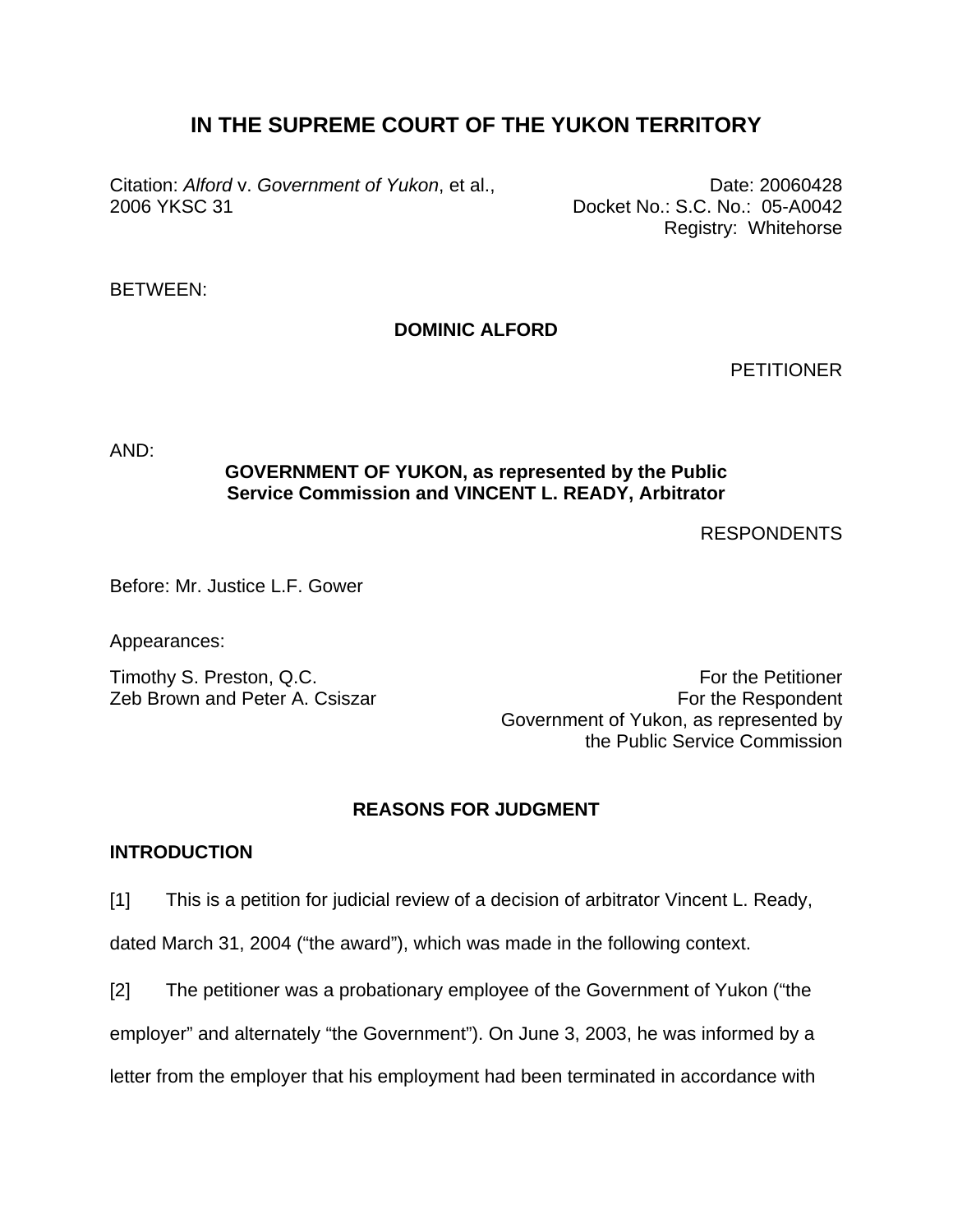what is now s. 104 of the *PSA*. The petitioner filed both a grievance and an appeal from that termination. He was then a member of the Public Service Alliance of Canada, which included the Yukon Employees' Union (collectively, "the Union"), and his employment was governed by a collective agreement, the Yukon *Public Service Act* ("*PSA*") and the Yukon *Public Service Staff Relations Act* ("*PSSRA*") (together "the legislation").<sup>1</sup>

[3] The reason for termination in the June  $3<sup>rd</sup>$  letter was that the petitioner had engaged in misconduct with respect to computer use by accessing computer files containing sexually explicit material or nudity.

[4] At that time, the employer was conducting numerous investigations with respect to similar alleged computer misuse on approximately 96 other Government employees. The employer imposed discipline upon those employees in the form of written reprimands, suspensions and dismissals. In response to those disciplinary measures, the employees concerned filed approximately 150 grievances through the Union, all of which alleged that the discipline imposed was unjust or egregious and contrary to the terms of the collective agreement. Prior to hearing the merits of any of the grievances, a settlement was reached between the employer and the Union, wherein the disciplinary measures were reduced and the permanent employees who were dismissed were reinstated.

[5] The settlement of the disciplinary grievances for the other employees was part of an alternative dispute resolution ("ADR") process facilitated by arbitrator Ready, which resulted in a number of binding recommendations. One of those binding recommendations was that the following issue be referred to Mr. Ready for adjudication:

l

 $1$  The relevant provisions of each are found in Appendix A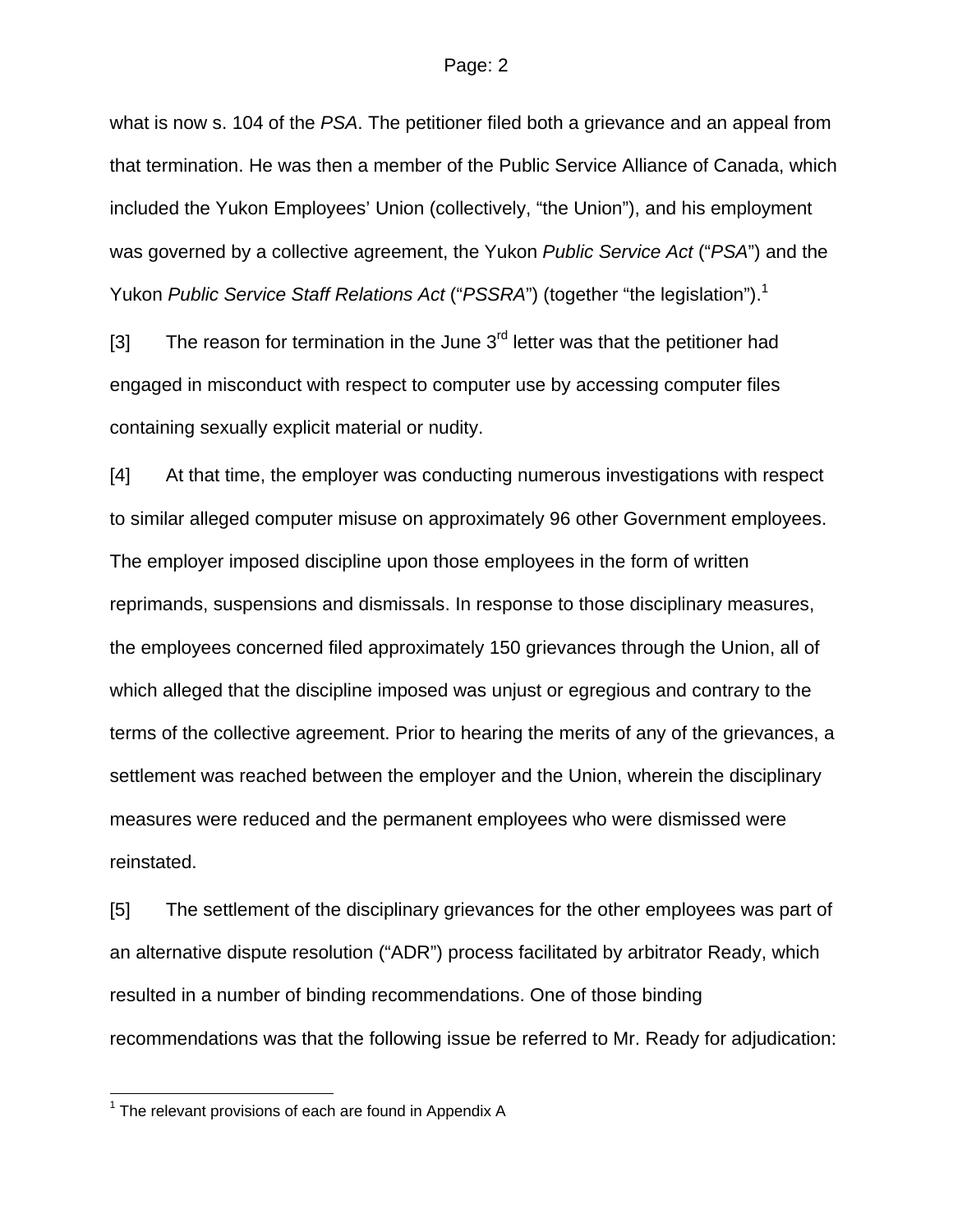whether or not the petitioner, as a probationary employee, had access to adjudication under the provisions of the collective agreement, *PSA* and/or the *PSSRA*. The decision that the petitioner now seeks to review resulted from that adjudication ("the preliminary arbitration"). Arbitrator Ready found that the employer rejected the petitioner on probation for cause under s. 104 of the *PSA* and that the termination was not subject to appeal, nor was it open to review by an arbitrator, ". . . given the clear bar to adjudication and appeal contained in Sections 78(3) and 81(1)(b) of the *PSSRA*." Thus, he determined that he lacked jurisdiction to deal with the matter further.

[6] The Union represented the petitioner before arbitrator Ready, but not on this application for judicial review. Prior to hearing the petition, I dealt with a preliminary challenge by the employer to the petitioner's standing to bring the application without Union representation. In *Alford* v. *Government of Yukon*, 2005 YKSC 74, at para. 21, I held that the Union has the exclusive right to represent probationary employees who grieve their rejection for cause under s. 104 of the *PSA* whenever: (a) they wish to refer such a grievance to adjudication; or (b) the grievance involves the interpretation or application of a provision of the collective agreement relating to the employee, as was the case here. Thus, the petitioner has no standing to seek judicial review of arbitrator Ready's decision with respect to the petitioner's grievance.

[7] However, I also held that the Union does not have the exclusive right to represent a probationary employee appealing a "dismissal" for cause under s. 136 of the *PSA*. And, since the petitioner was purporting to argue that he was indeed pursuing an appeal under that section, then he has standing to challenge that aspect of arbitrator Ready's decision, without Union representation.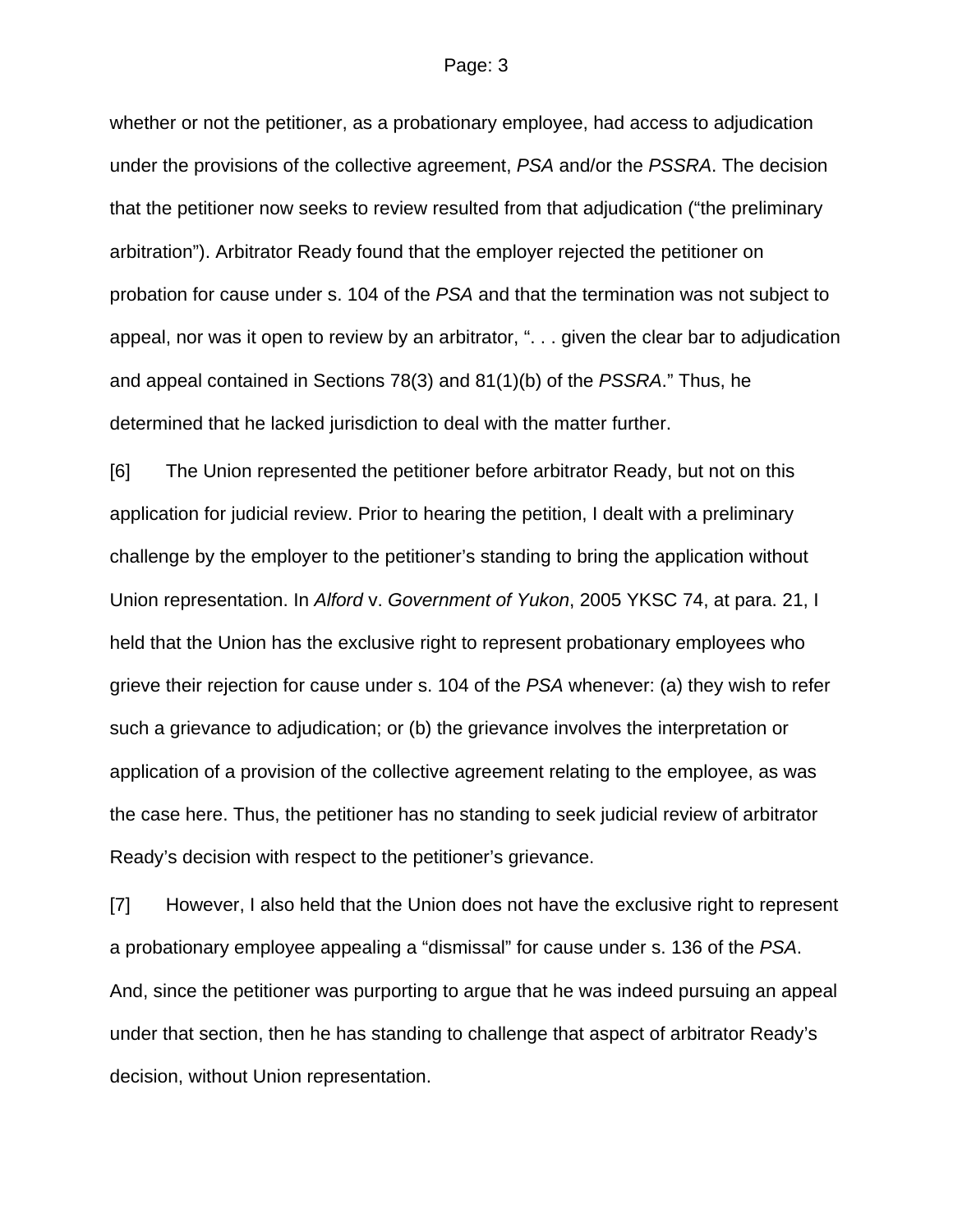# **ISSUES**

- [8] The following issues arise on this application:
	- 1. What is the standard of review?
	- 2. Has the petitioner in fact made an appeal from the termination of his employment under s. 136 of the *PSA*?
	- 3. If the petitioner has made an appeal under s. 136 of the *PSA*, does that section apply to a probationary employee who is "rejected for cause" under s. 104 of the *PSA*?
	- 4. If the petitioner cannot appeal a rejection for cause under s. 104 of the *PSA* under s. 136, then how may he challenge whether the rejection for cause was done in good faith?
	- 5. Did the arbitrator err by finding the petitioner was rejected "for cause" under s. 104 of the *PSA*?

# **ANALYSIS**

# *1. What is the standard of review?*

[9] It is agreed by the parties that in determining the appropriate standard of review of the preliminary arbitration, I should use the "pragmatic and functional approach" outlined by the Supreme Court of Canada in *Pushpanathan* v. *Canada (Minister of Citizenship and Immigration)*, [1998] 1 S.C.R. 982; *Voice Construction Ltd.* v. *Construction and General Workers' Union, Local 92*, [2004] 1 S.C.R. 609; and *Dr. Q.* v. *College of Physicians and Surgeons of British Columbia*, 2003 SCC 19. That approach leads to one of three standards of review, which constitute a spectrum of relative deference by the reviewing court: correctness, reasonableness *simpliciter*, and patent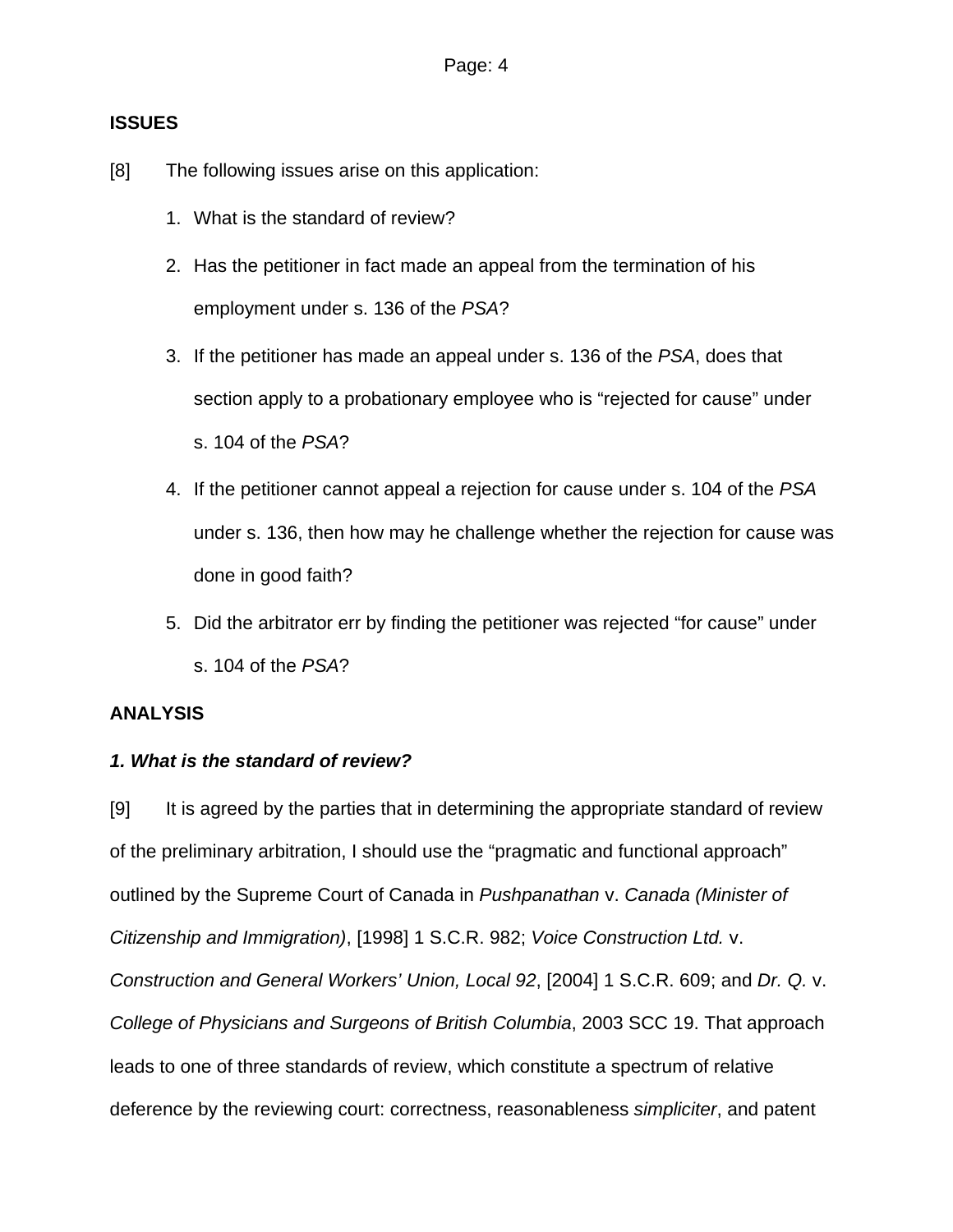unreasonableness. Those three standards respectively dictate whether the reviewing court should undertake an "exacting review", "significant searching or testing", or whether the decision should be left to the "near exclusive determination of the decisionmaker": *Dr. Q.*, cited above, at para. 22. In applying the pragmatic and functional approach, the Court must consider four contextual factors:

- 1. The presence or absence of any privative clause;
- 2. The expertise of the Court relative to that of the decision-maker below;
- 3. The purpose of the legislation in question; and
- 4. Whether the question decided by the decision-maker was a question of law, a question of fact or a question of mixed fact and law.

## **Privative Clause?**

[10] The absence of a privative clause points toward a more searching standard of review: *Dr. Q.*, cited above, at para. 27.

[11] Here, I agree with the petitioner's counsel that the arbitrator was not acting under any specific provision of the *PSA* or the *PSSRA* in deciding the award. Rather, his jurisdiction to undertake the preliminary arbitration was essentially bestowed upon him by the employer and the Union when they agreed to be bound by the arbitrator's recommendations following the larger ADR process, which was engaged in to resolve the numerous grievances of the various employees involved. The employer's counsel stressed in reply that the arbitrator had to be acting as an adjudicator under the legislation, because the petition itself states that the arbitrator "erred in declining jurisdiction". Therefore, as I understood the argument, if the arbitrator had assumed jurisdiction, he would then have gone on to adjudicate either the petitioner's grievance or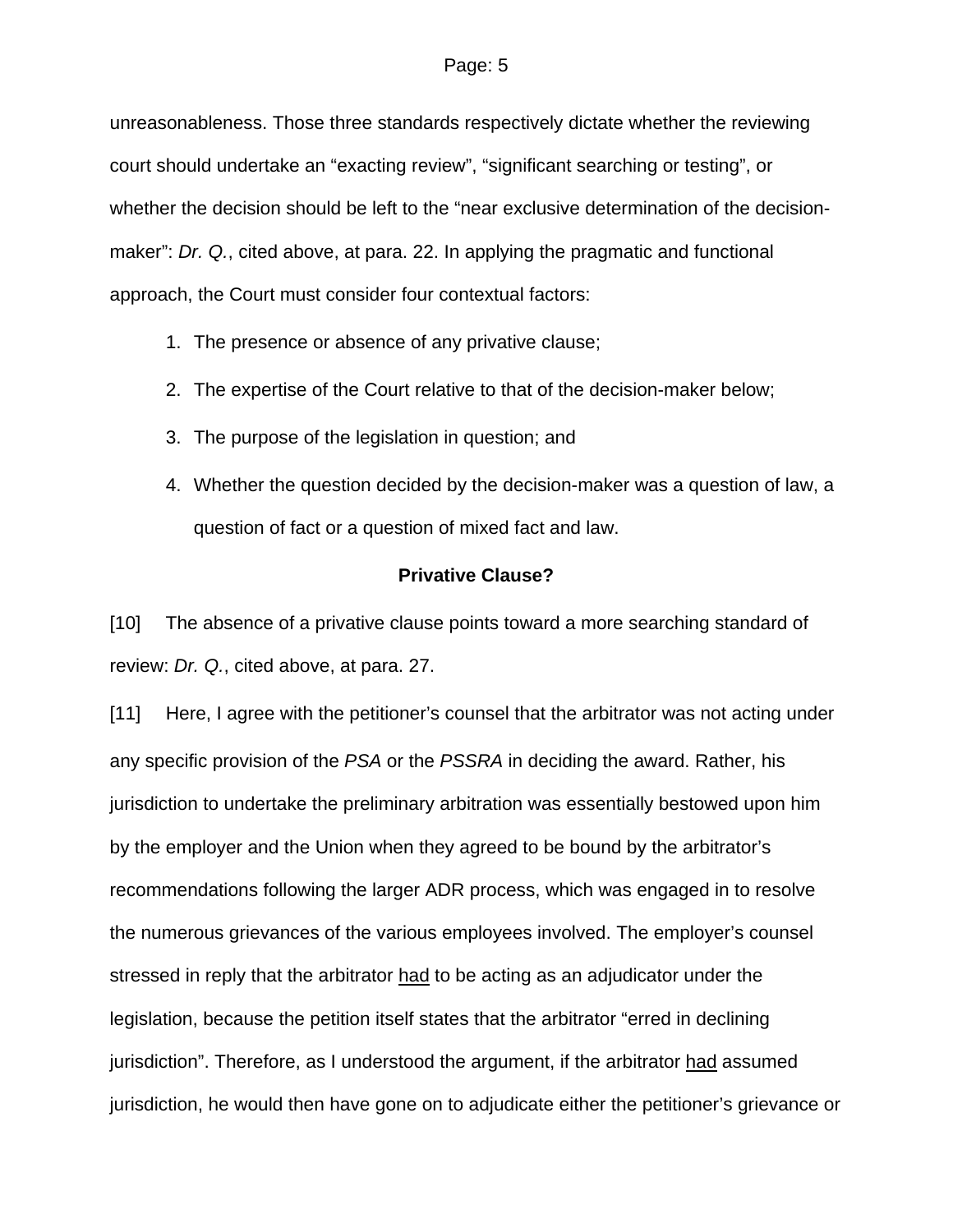his appeal, or both, under the parameters of the legislation. However, with respect, that argument smacks of bootstrapping, and the employer could point to no particular legislative provision, or any provision of the collective agreement for that matter, which specifically authorized the preliminary arbitration. Indeed, the very reason for the preliminary arbitration was to determine if there could be an adjudication under the legislation. Therefore, I conclude that this was essentially an *ad hoc* consensual arbitration, which the petitioner is deemed to have consented to by virtue of his membership in the Union's bargaining unit and the Union's representation of him at that stage.

[12] As a result, the privative clauses relied upon by the employer, specifically ss. 78(3), 81(3)(b) and 86 of the *PSSRA*, have no application to the preliminary arbitration, since that took place outside the four corners of the legislation. This points towards the correctness standard of review.

#### **Relative Expertise?**

[13] Where the Court has superior expertise relative to the decision-maker below on the particular question being reviewed, this again points to a more exacting standard of review. The analysis under this heading has three dimensions:

- 1. The Court must characterize the expertise of the decision-maker in question;
- 2. It must consider its own expertise relative to that of the decision-maker; and
- 3. It must identify the nature of the specific issue before the decision-maker relative to this expertise: *Dr. Q.*, cited above, para. 28.

[14] Dealing with the last point first, the nature of the specific issue before arbitrator Ready was largely, if not entirely, a matter of statutory interpretation. He was tasked with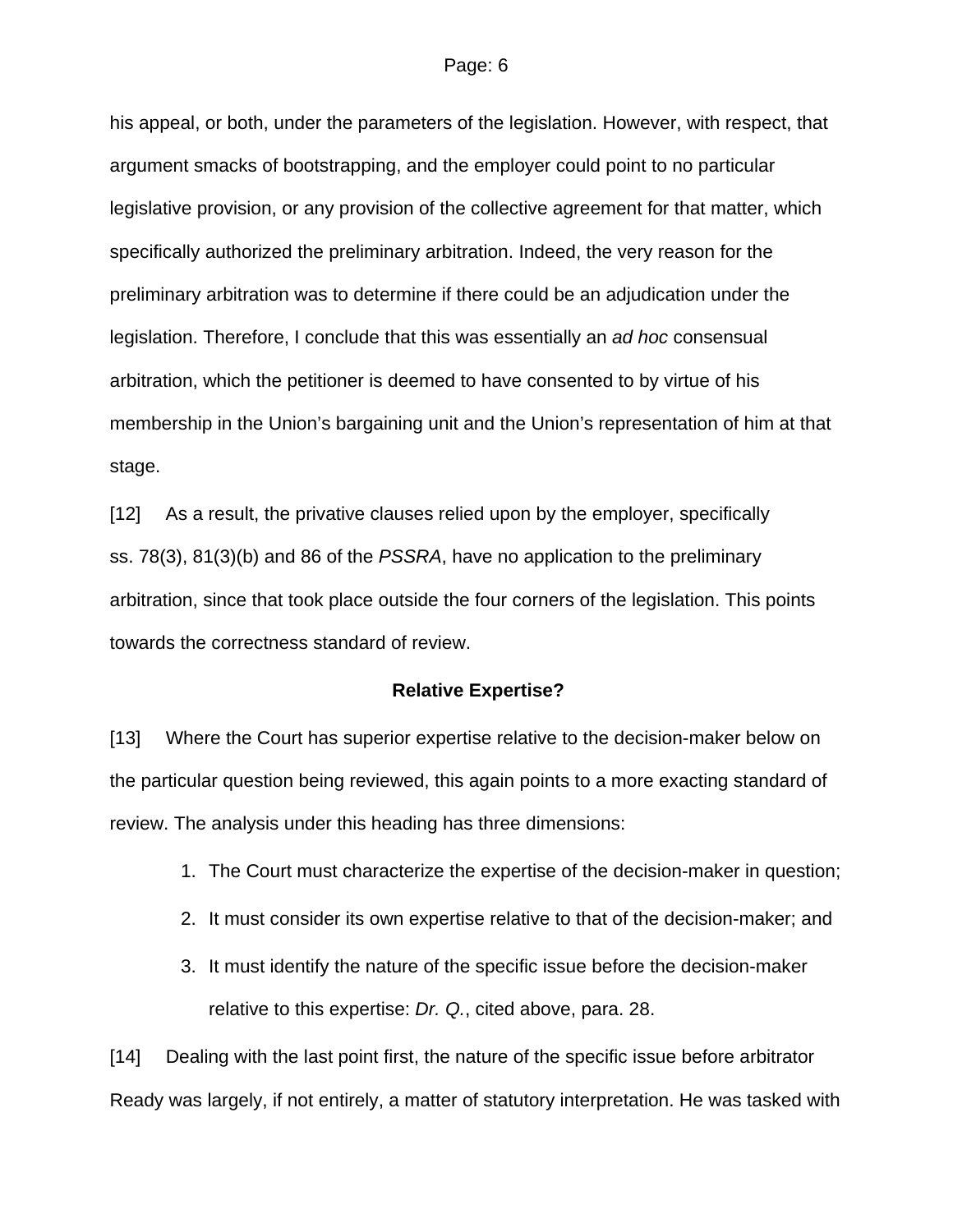deciding a question of jurisdiction, specifically whether the petitioner, as a probationary employee, had "access to adjudication" under the *PSA* and the *PSSRA*, and statutory interpretation is "ultimately within the province of the judiciary": *Monsanto Canada Inc.* v. *Ontario (Superintendent of Financial Services)*, 2004 SCC 54, at para. 10. In that same vein, this Court's expertise on matters of statutory interpretation is presumably greater than that of the arbitrator. Finally, while the arbitrator is likely more expert than this Court in matters of labour relations and labour law generally, that expertise did not give him any advantage in deciding the particular question before him.

[15] In short, this Court is well suited to decide the issue and this also points toward the correctness standard.

#### **Purpose of the Legislation?**

[16] In general, increased deference will result where legislation is intended to resolve and balance competing policy objectives or the interests of various constituencies, whereas less deference results when it essentially seeks to resolve disputes or determine rights between two parties: *Dr. Q.*, cited above, paras. 30 and 32.

[17] The purpose of the *PSA* is to establish a public commission and to set out the framework or process for operating and regulating the civil service. It addresses classification of positions, pay and allowances, appointments, transfers, suspensions and dismissals, and layoffs. The *PSSRA* sets out a bargaining unit regime, including dispute resolution provisions, for arbitration, conciliation boards and adjudication. Together, the *Acts* reflect a legislative intent that questions concerning the interpretation and enforcement of the collective agreement and the legislation itself be resolved through an arbitration or adjudication process, where experienced decision-makers may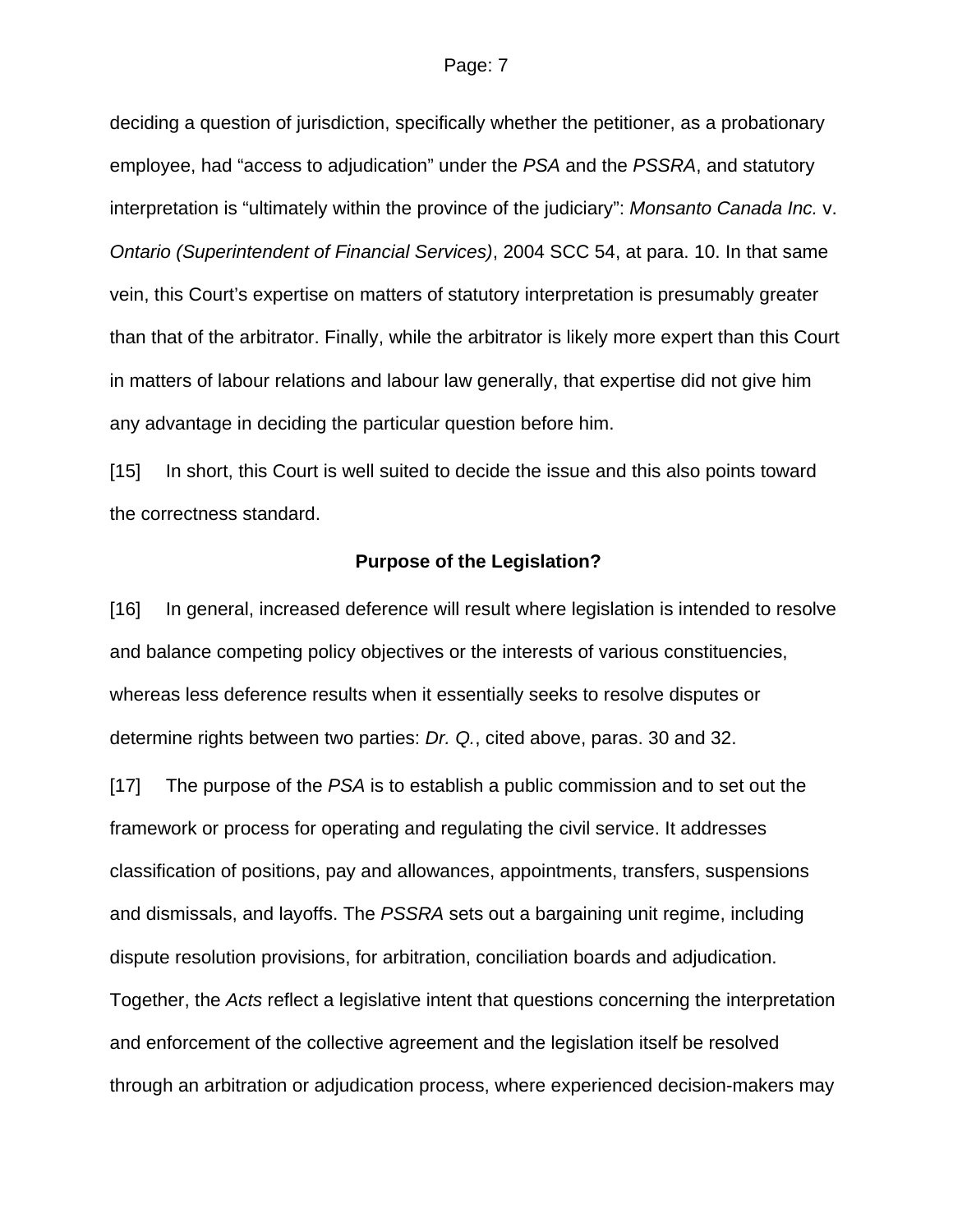employ their specialized expertise. Here, even the employer's counsel concedes that the role of an arbitrator or adjudicator is generally to resolve a two-party dispute. While the legislation as a whole may also seek to balance the various interests of the employer, the Union and the employees, I am satisfied that its focus on dispute resolution tends toward an approximation of a conventional judicial paradigm involving a pure *lis inter partes*, determined largely by the facts before a given decision-maker: *Dr. Q.*, cited above, at para. 32. Accordingly, less deference by the reviewing court is required and, once again, this points toward the correctness standard.

### **The Nature of the Question?**

[18] The petitioner's counsel submitted that the nature of the question before the arbitrator was purely a question of law. The employer's counsel characterized the request in the petition for an adjudication to determine whether the dismissal of the petitioner constituted a "disciplinary discharge" as a question of fact. However, that was not the question posed to arbitrator Ready, although a submission on those lines was made at the preliminary arbitration. Further, the employer's counsel referred to the petitioner's submission that he purports to appeal his termination under ss. 132 and 136 of the *PSA*. That, says the employer, is a question of mixed fact and law, as it requires an inquiry into the factual basis for the petitioner's termination, as well as an analysis of whether those sections even apply to these facts. In my view, whether ss. 132 and 136 apply to the petitioner's case is almost entirely a question of statutory interpretation and, to the extent that it involves a consideration of any factual underpinnings, the question may be viewed as one of mixed fact and law, but one which is more law-intensive: *Dr. Q.*, cited above, at para. 35. A question of pure law and a question of mixed fact and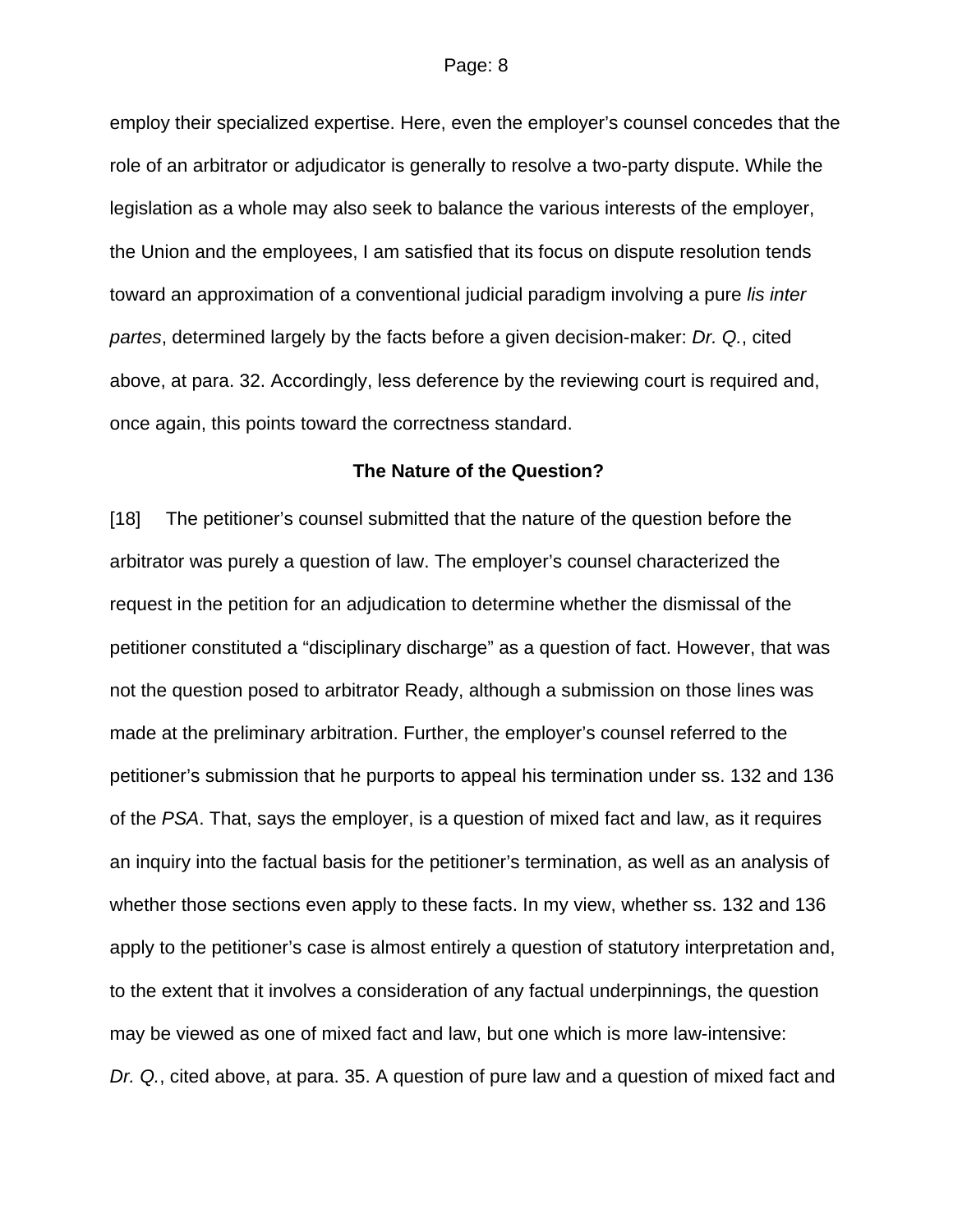law which is more law-intensive militate in favour of a more searching standard of review, particularly where the decision will be one of general importance or precedential value: *Dr. Q.*, cited above, at para. 34. Yet again, this points toward correctness.

[19] Having considered each of the four contextual factors within the functional and pragmatic approach, I find that little or no deference is called for and that the standard of review should be one of correctness.

# *2. Has the petitioner in fact made an appeal from the termination of his employment under s. 136 of the PSA?*

[20] The petitioner's ability to pursue this application for judicial review is premised on the assumption that he is in fact pursuing an appeal under s. 136 of the *PSA*. However, in my decision on the preliminary issue of standing, I made no such factual determination, as the petitioner wished to present further argument on the point.

[21] Following receipt of the termination letter, the petitioner wrote to his supervising

Deputy Minister on June 11, 2003 stating:

"Re: Dominic Alford Dismissal, Effective June 3, 2003

Please be advised that in accordance with Section 148 of the *Public Service Act*, I wish to appeal my dismissal as noted above.

. . .

I hereby request a hearing within 10 days as is the practice of the employer."

[22] In my preliminary decision, I indicated the petitioner was likely referring to s. 148 of the *Public Service Commission Act*, as s. 148 of the *PSA* is not applicable to appeals. The employer has since pointed out that s. 148 of the *Public Service Commission Act* has been amended and is now s. 132 of the *PSA*, which reads: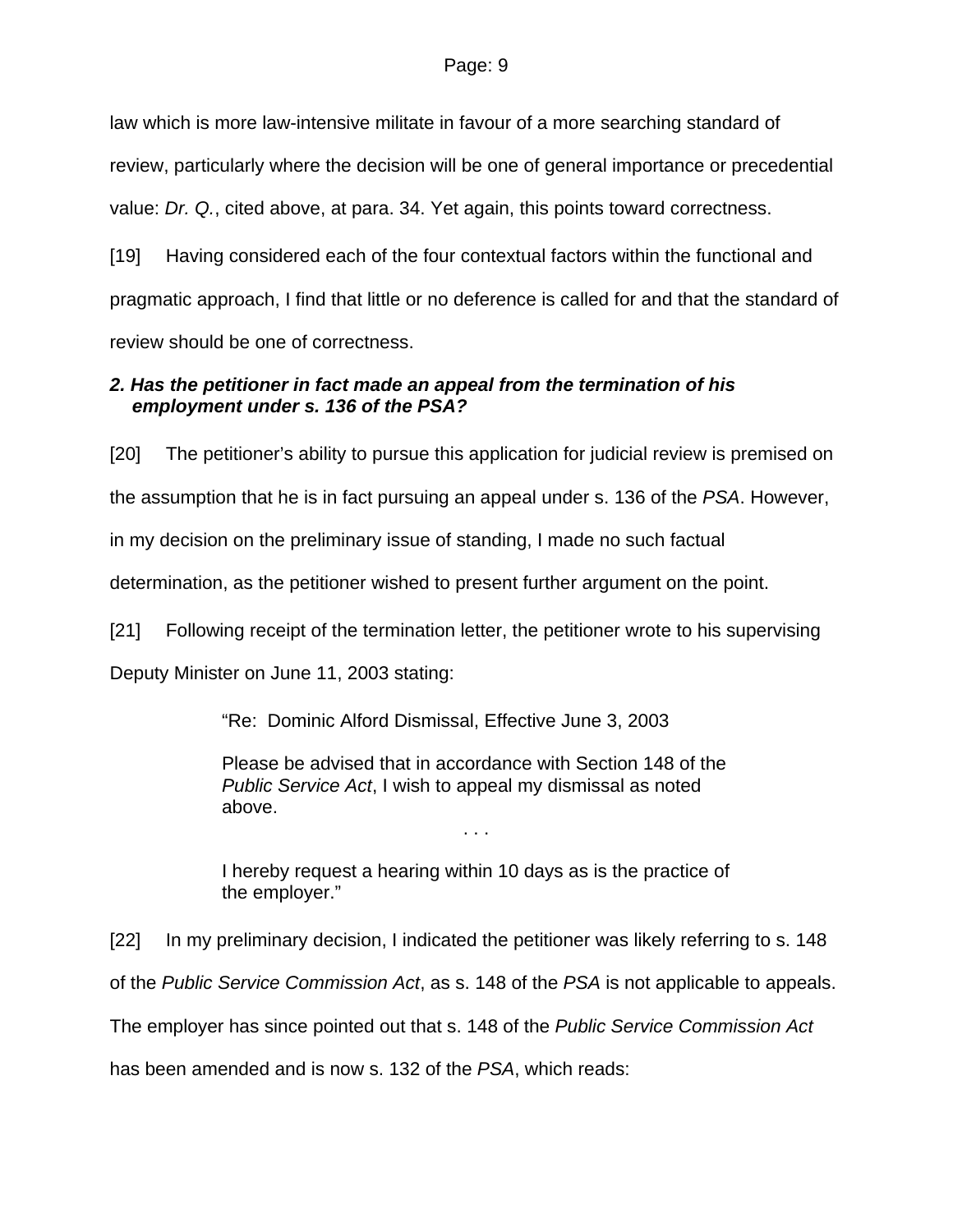"132. If, of their own motion, a deputy head [deputy minister] suspends or dismisses an employee, the employee may, by notice in writing within 10 working days from the date of receipt of the notification to the employee of the deputy head's decision, request a hearing by the deputy head."

Thus, I find that the petitioner's letter of June 11, 2003 requesting a "hearing within 10

days" must have been a notice of his intention to proceed under what is now s. 132 of

the *PSA*.

[23] The petitioner later filed a grievance presentation form on July 2, 2003, in which

he stated, under "Details of Grievance":

"I grieve that by a letter dated June 20, 2003 issued from Staff Relations the employer is refusing to hear my dismissal appeal and further is discriminating against me. This contravenes articles 5:01, 5:02, 9:02 and 28:18. I also further grieve the employer has not acted in accordance with the *Public Service Act* Sections 117 and Sections 119 and 120 and is again discriminating against me. I also further state by refusing to allow my appeal to proceed is a further denial of Natural Justice. [all as written]."

Under the title "Corrective Action Requested," the petitioner included in the relief sought

the following:

". . . 2. That I be allowed to exercise my rights to appeal my dismissal. . . . "

[24] From the "Details of the Grievance", the employer concludes that the petitioner's

request for a hearing under s. 132 of the *PSA* must have been denied by his deputy

minister in the letter of June 20, 2003 from "Staff Relations". The employer further says

there is no evidence of any notice of appeal from the petitioner, or even an indication of

his intention to appeal, under s. 136 of the *PSA*, the relevant parts of which state:

"136(1) An employee may, within 10 working days of the receipt of the final decision of the deputy head, appeal the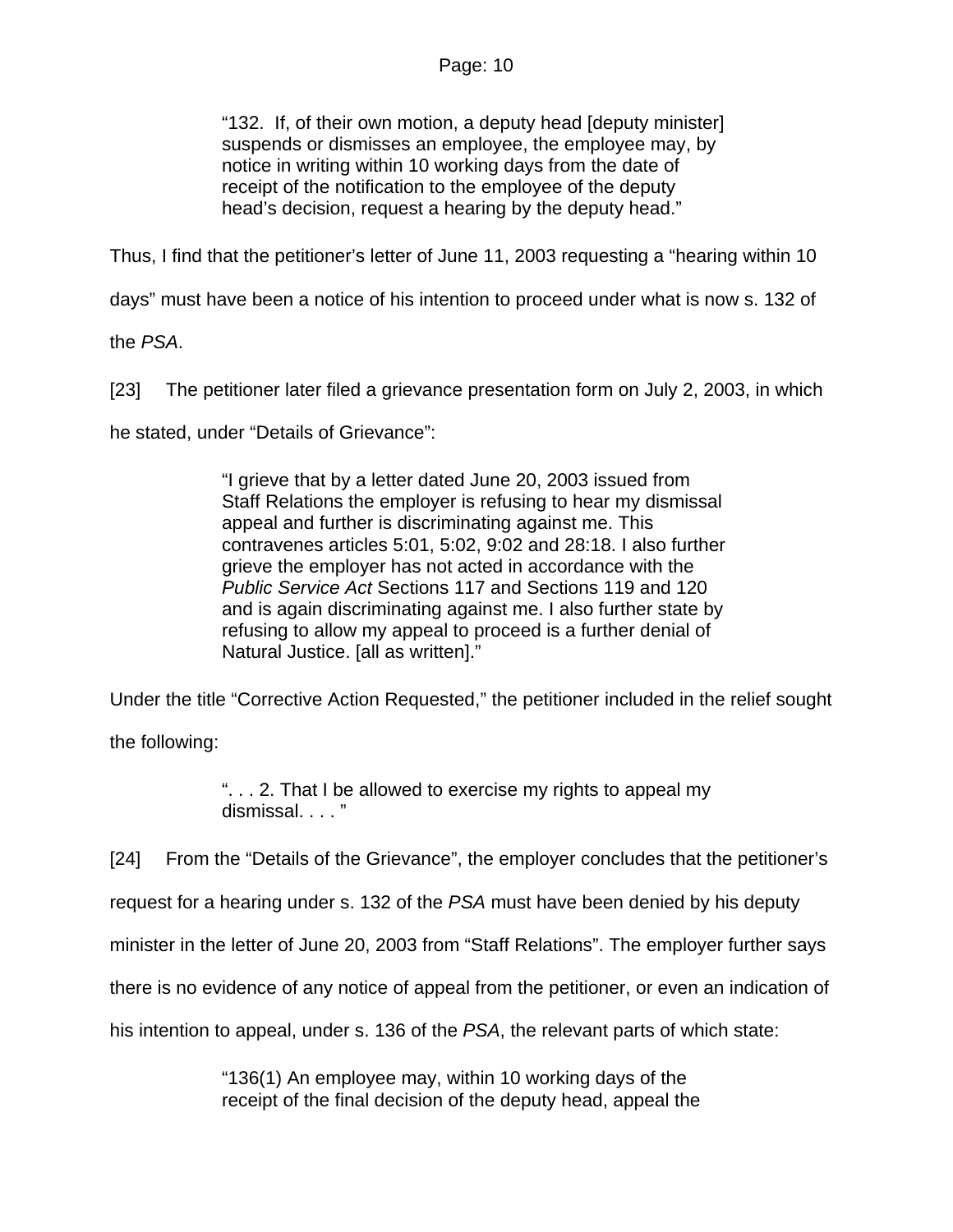decision to an adjudicator appointed pursuant to the *Public Service and Staff Relations Act*.

 (2) An employee who appeals pursuant to subsection (1) shall notify the deputy head in writing.

. . ."

[25] However, in its written submissions to arbitrator Ready, the Union confirmed that:

"Pursuant to section 132 of the Act [the petitioner] requested a hearing by the deputy head.

. . .

The employer declined to grant a hearing. Its position appears to be that section 132 hearings are not available to employees rejected during their probationary period.

The [Union], on behalf of [the petitioner] appealed this final decision to the Yukon Public Service Staff Relations Board, pursuant to section 136(1)."

[26] The employer maintains that the latter submission of the Union was nothing more than that – a submission – and cannot constitute evidence that the petitioner in fact launched an appeal under s. 136 of the *PSA*. Admittedly, there was no evidence before arbitrator Ready, and similarly none before me, that the petitioner notified his deputy minister "in writing" of his intention to appeal under s. 136. However, the employer replied in writing to the Union's submissions above, and nowhere in that written reply, or elsewhere, did the employer question whether the petitioner had indeed launched an appeal under s. 136 of the *PSA*. Nor did arbitrator Ready refer to any issue being taken by the employer about whether the petitioner had in fact appealed under s. 136. And, as there was no oral hearing before the arbitrator, the complete record is before me.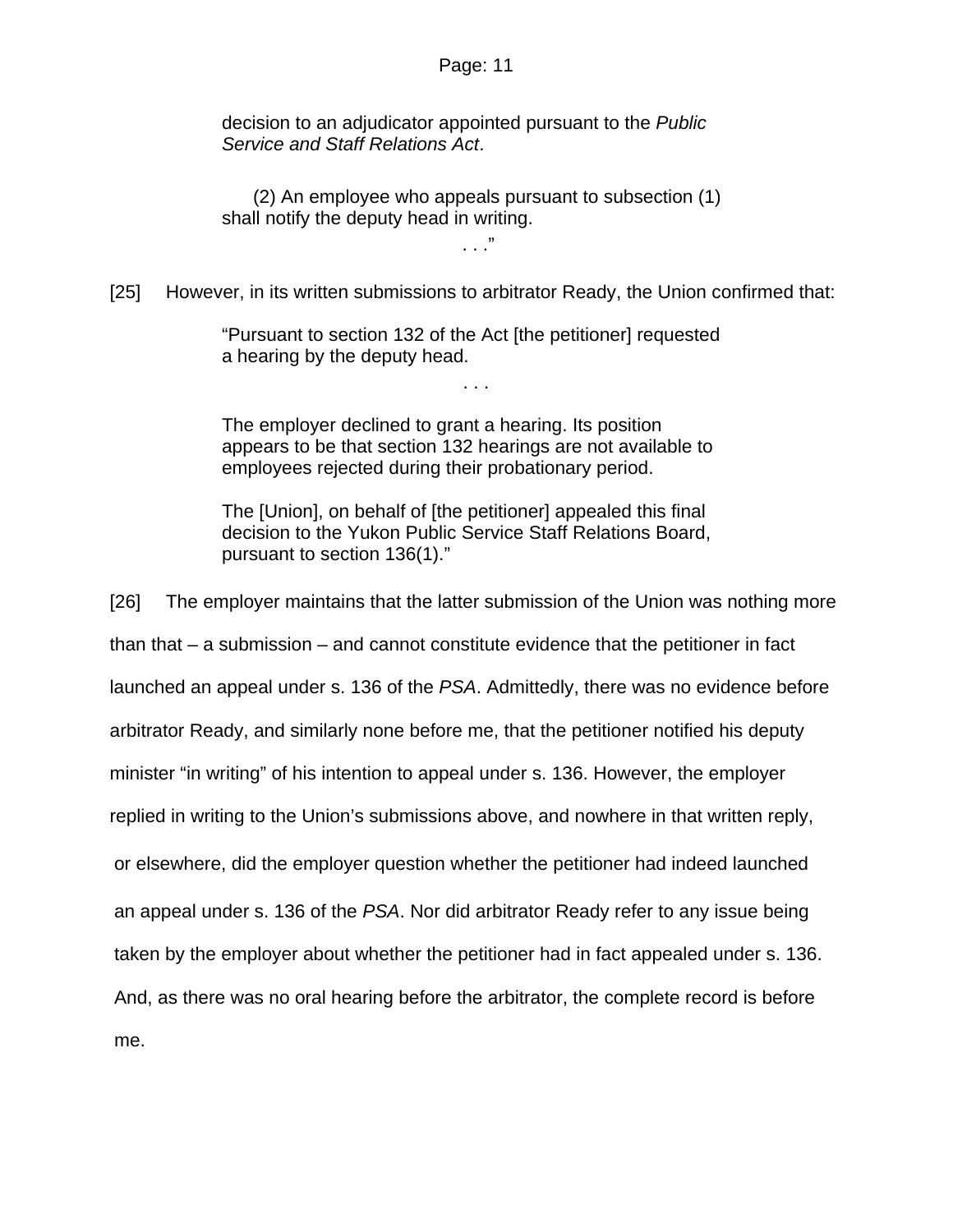[27] In all of the circumstances, taking into account the broad language used by the petitioner in his grievance and the particular assertion by the Union that it "on behalf of [the petitioner] appealed [the deputy minister's refusal to grant a hearing under s. 132] to the Yukon Public Service Staff Relations Board, pursuant to subsection 136(1)", I remain unpersuaded that the petitioner has not in fact commenced this appeal. At the very least, his grievance implies that it was his intention to pursue such an appeal, as that would have been the next procedural step to follow a refusal by his deputy minister to grant a hearing, as the petitioner requested, under s. 132 of the *PSA*. In any event, given that the employer did not raise this issue at all before arbitrator Ready, and only did so in the hearing before me on the petition, by reason of issue estoppel, I reject the employer's argument on the point.

# *3. If the petitioner has made an appeal under s. 136 of the PSA, does that section*  apply to a probationary employee who is "rejected for cause" under s. 104 of *the PSA?*

[28] Arbitrator Ready found that the avenue of appeal via s. 132 of the *PSA* was not available to an employee rejected on probation, and thus, implicitly, neither would an appeal under s. 136 (both sections are found in Part 8 of the *PSA*). Because of the central importance of this point to the petitioner's case, I will quote arbitrator Ready directly at pp. 22 and 23 of his decision on the preliminary arbitration, immediately after he sets out s. 132 of the *PSA*:

> "With respect, I disagree that this avenue of appeal is available to an employee rejected on probation. The language of the *Act* gives clear authority to the deputy head to reject a probationary employee "at any time during the probationary period" and that the effect of the rejection is that the employee "ceases to be an employee." Furthermore, the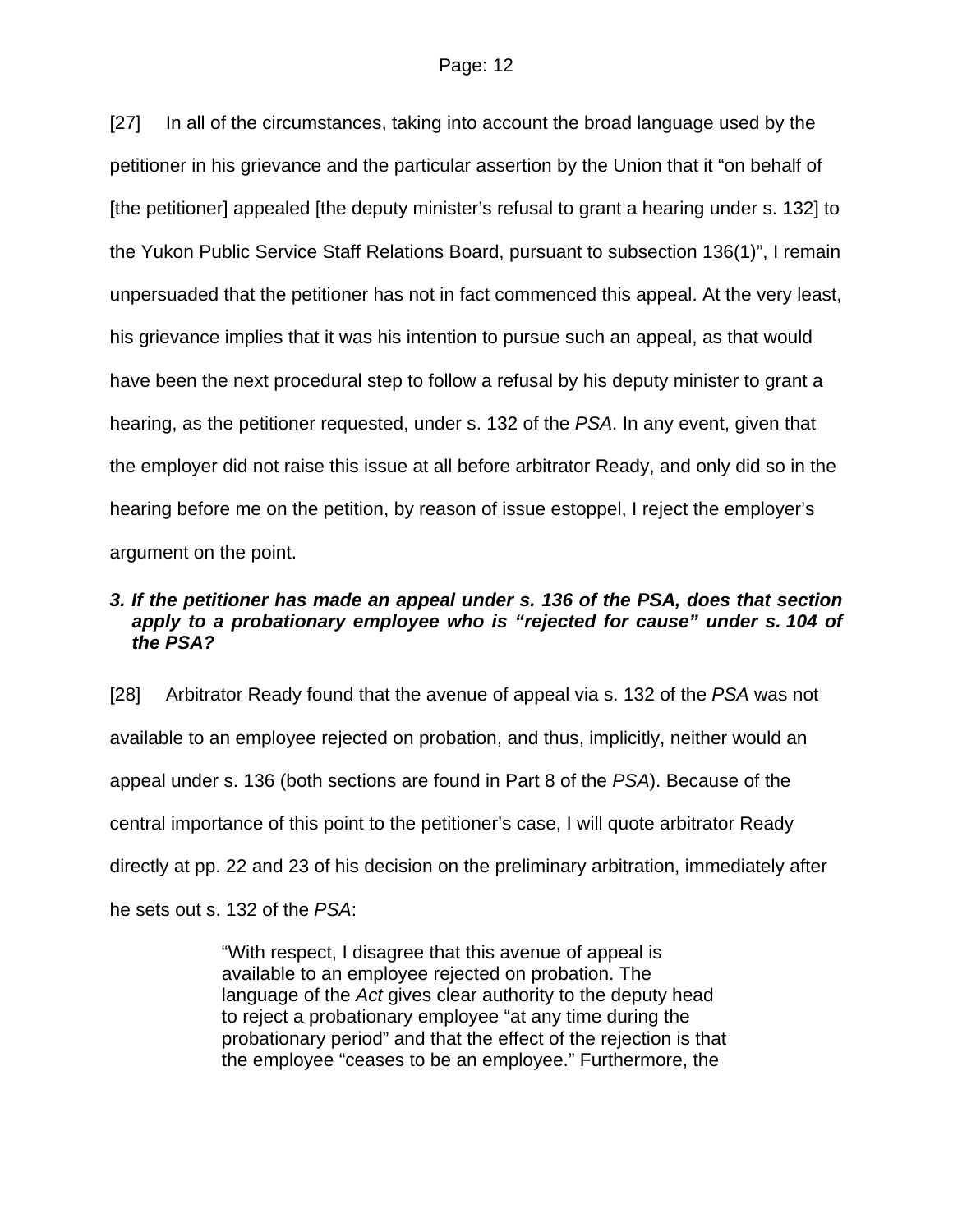[petitioner] in this case [was] not suspended or dismissed, [he was] rejected on probation. As noted in *Penner*, [[1989] 3 F.C. 429], a deputy head has "the choice of either discharging or rejecting the employee" and he may "choose which one of those two powers he wants to use." "

[29] The petitioner's counsel says that arbitrator Ready erred in that conclusion. As I understood him, the submission is essentially this: at a minimum, a probationary employee rejected for cause under s. 104 of the *PSA* must have some way of challenging whether the rejection was validly "for cause" and whether the employer was acting in good faith in that regard, or rather, whether the employer was actually discharging the probationary employee for disciplinary reasons. If the latter proves to be the case, then, goes the argument, the employer's decision to reject for cause under s. 104 may be quashed or, at the very least, there should be a further adjudication to determine whether the disciplinary reasons are sufficient to justify the employee's discharge from employment. In short, the petitioner says that there must be some form of a preliminary hearing in which evidence is presented to an adjudicator in order to decide whether the rejection for cause was valid and done in good faith. It is access to that type of an adjudication which the petitioner was seeking before arbitrator Ready, either by way of a referral to adjudication or by way of an appeal under s. 136 of the *PSA*. However, based on my preliminary decision on standing, the petitioner is limited here to the question of whether s. 136 of the *PSA* provides access to that type of an adjudication. If it does, then the appeal hearing itself would determine whether the rejection was indeed for cause and done in good faith. There were a number of arguments raised in debating this proposition.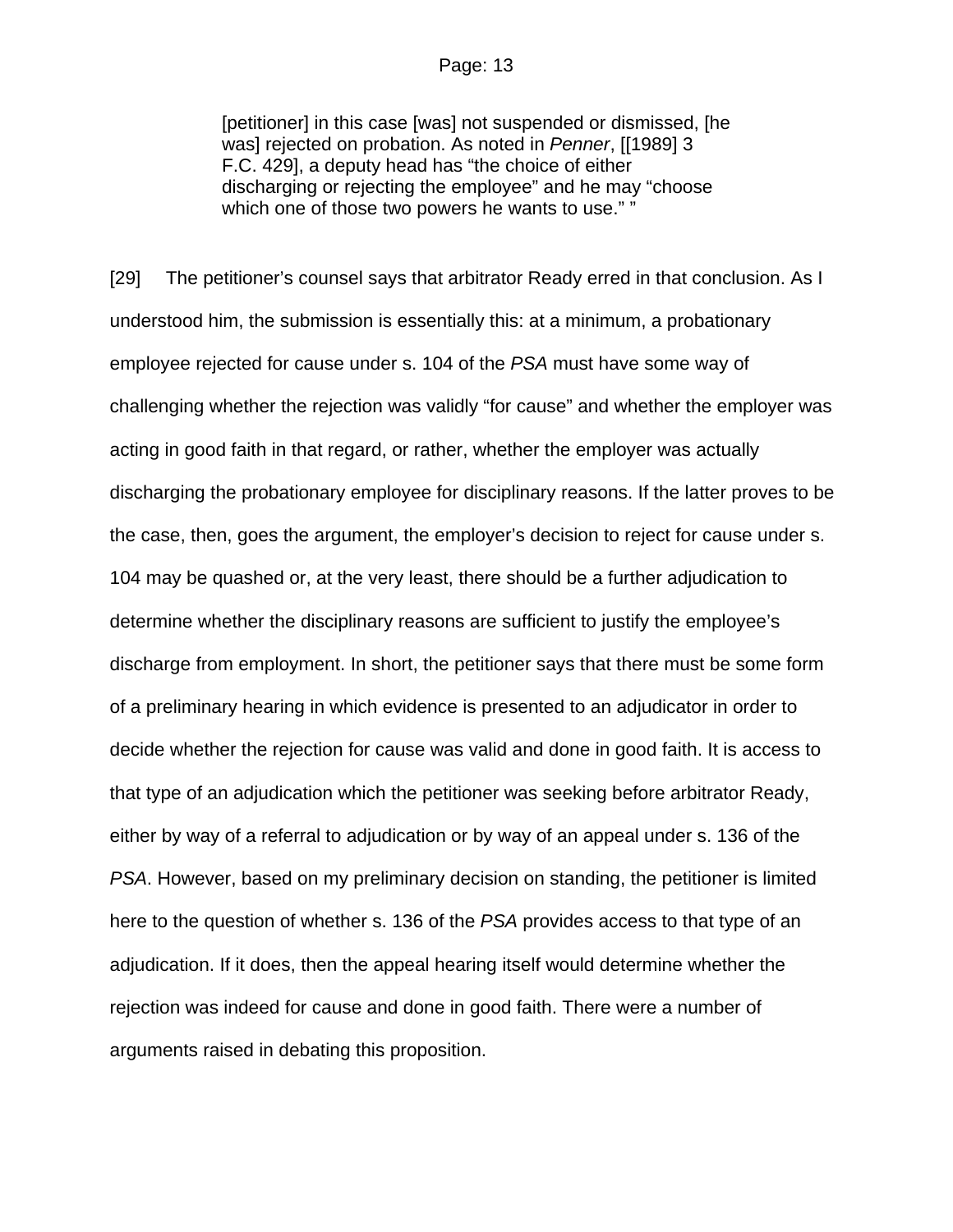## **Does an employee rejected for cause cease to be an employee for appeal purposes?**

[30] Here, the petitioner refutes the employer's argument, which reflects the award of arbitrator Ready, that the effect of being rejected for cause is that the probationary employee "ceases to be an employee" pursuant to s. 105 of the *PSA*, and therefore cannot have access to the appeal provisions in Part 8 of the *PSA*, which are only available to "employees". The petitioner's counsel pointed out that under s. 126 of the *PSA*, an employee who has been suspended under s. 124 and fails to appeal that suspension may be dismissed by the deputy minister. In that case, s. 126 states that such an employee "ceases to be an employee" with effect from the day on which the employee was suspended. Nevertheless, such a person still has a right to appeal that dismissal under s. 130(1) of the *PSA*, which states that:

> "An employee may, within 10 working days of the receipt of the decision of the deputy [minister] pursuant to s. 126, appeal the decision to an adjudicator appointed pursuant to the *Public Service Staff Relations Act*."

Thus, notwithstanding that s. 126 purports to say that such a person "ceases to be an employee", they are nevertheless referred to as "an employee" in s. 130(1) and given the right to appeal. Similarly, I find that notwithstanding s. 105 purports to say that a probationary employee rejected for cause under s. 104 of the *PSA* "ceases to be an employee", they may still be notionally considered to be "an employee" for the purposes of the appeal remedy under s. 136. However, that is not the end of the matter.

# **Is a probationary employee an employee under Part 8 of the** *PSA***?**

[31] The petitioner's second argument is that a probationary employee is nevertheless an "employee" under Part 8 of the *PSA* and therefore has all the rights of appeal under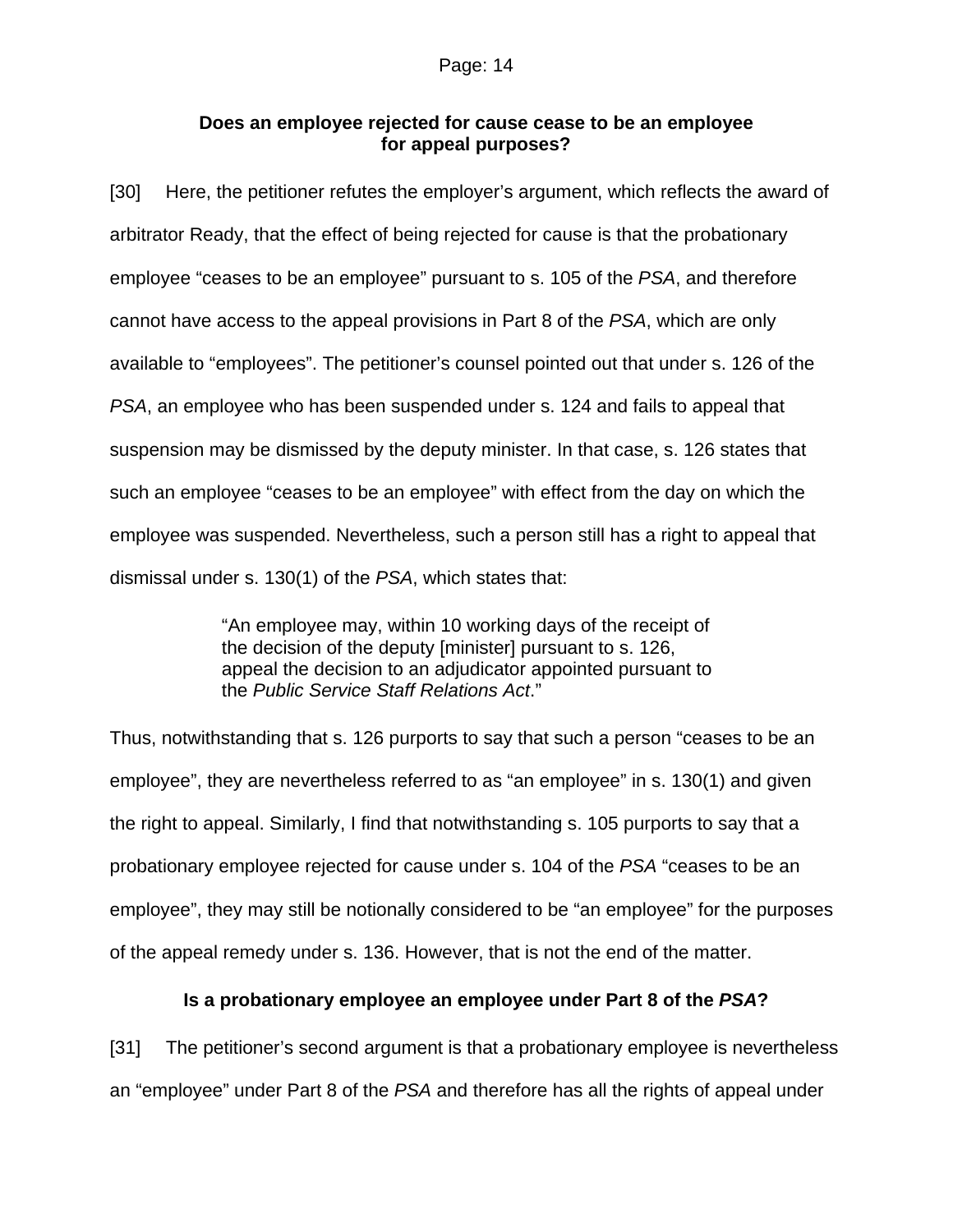that Part given to non-probationary employees. Part 8 of the *PSA* consists of ss. 121 through 143 and deals with the "suspension and dismissal" of employees and the right of such employees to appeal those decisions. Section 121 provides that a deputy minister may suspend or dismiss an employee for a variety of reasons, including:

- misconduct
- neglect of duties
- refusal or neglect to obey or follow orders
- if the employee is incapable of performing their duties
- if the employee's job performance is unsatisfactory
- if the employee is charged with a criminal offence and the circumstances make it inadvisable for the employee to continue their duties.

[32] In his written submissions, the employer's counsel argued that Part 8 would have no application to probationary employees. However, at the hearing of the petition, he correctly conceded that a probationary employee may be "suspended" within the period of probation, or indeed "dismissed" within that period, under Part 8, rather than being rejected for cause under s. 104 of the *PSA*. In either of those events, the probationary employee would have access to the appeal remedies within Part 8.

# **Is "rejection for cause" distinct from "dismissal for cause"?**

[33] The employer's counsel submitted that a probationary employee who is rejected for cause under s. 104 would not have access to the appeal remedies in Part 8 of the *PSA*, because s. 104 is contained in a separate part of the *Act* – Part 6. Within Part 6 are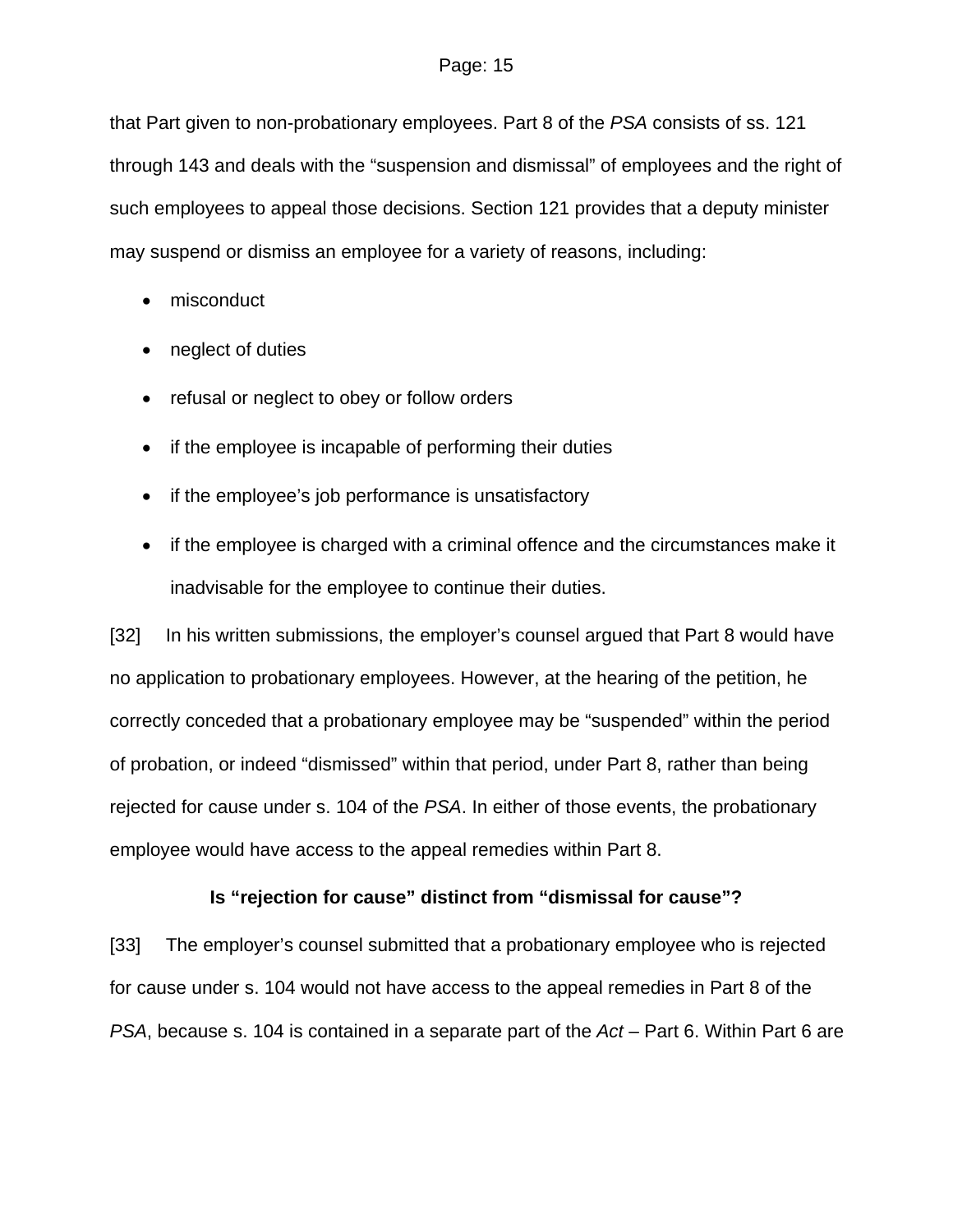ss. 102 through 111, which are exclusively devoted to issues regarding probationary employees.

[34] I agree with the employer's arguments on statutory interpretation on this point. First, the employer's counsel referred to the case of *Hussman Store Equipment Ltd.* v. *Canada (M.N.R.)*, [1997] F.C.J. No. 912, at para. 12; affirmed [2000] F.C.J. No. 995, for the proposition that the grouping of provisions within a particular part of an Act can be used to interpret the provisions themselves. The Court in *Hussman* relied upon *Driedger on the Construction of Statutes*, 3rd ed. (Toronto: Butterworths, 1994) at p. 272, in coming to that conclusion.

[35] Second, if different words are used in different parts of a statute, this is an indication that the Legislature must have intended that two different meanings be assigned: *R.* v. *Barnier*, [1980] 1 S.C.R. 1124; and *Peach Hill Management Ltd.* v. *Canada*, [2000] F.C.J. No. 894 (FCA). In *Peach Hill*, the Federal Court of Appeal also referred to *Driedger on the Construction of Statutes*, 3<sup>rd</sup> ed. and said at para. 12:

> "When an Act uses different words in relation to the same subject such a choice by Parliament must be considered intentional and indicative of a change in meaning or a different meaning."

Thus, I infer that the Legislature intended that "rejection for cause" under s. 104 of the *PSA* was to have a different meaning than "dismissal" under Part 8.

[36] Third, there is no reference in Part 8 to employees who have been rejected for cause. In statutory interpretation, it is a recognized principle that the expression of one thing may lead to the exclusion of another (*expressio unius est exclusio alterius)*. In this context, the expressions of "suspension" and "dismissal" in Part 8 support the conclusion that rejection for cause was intended to be excluded from that Part of the *PSA*.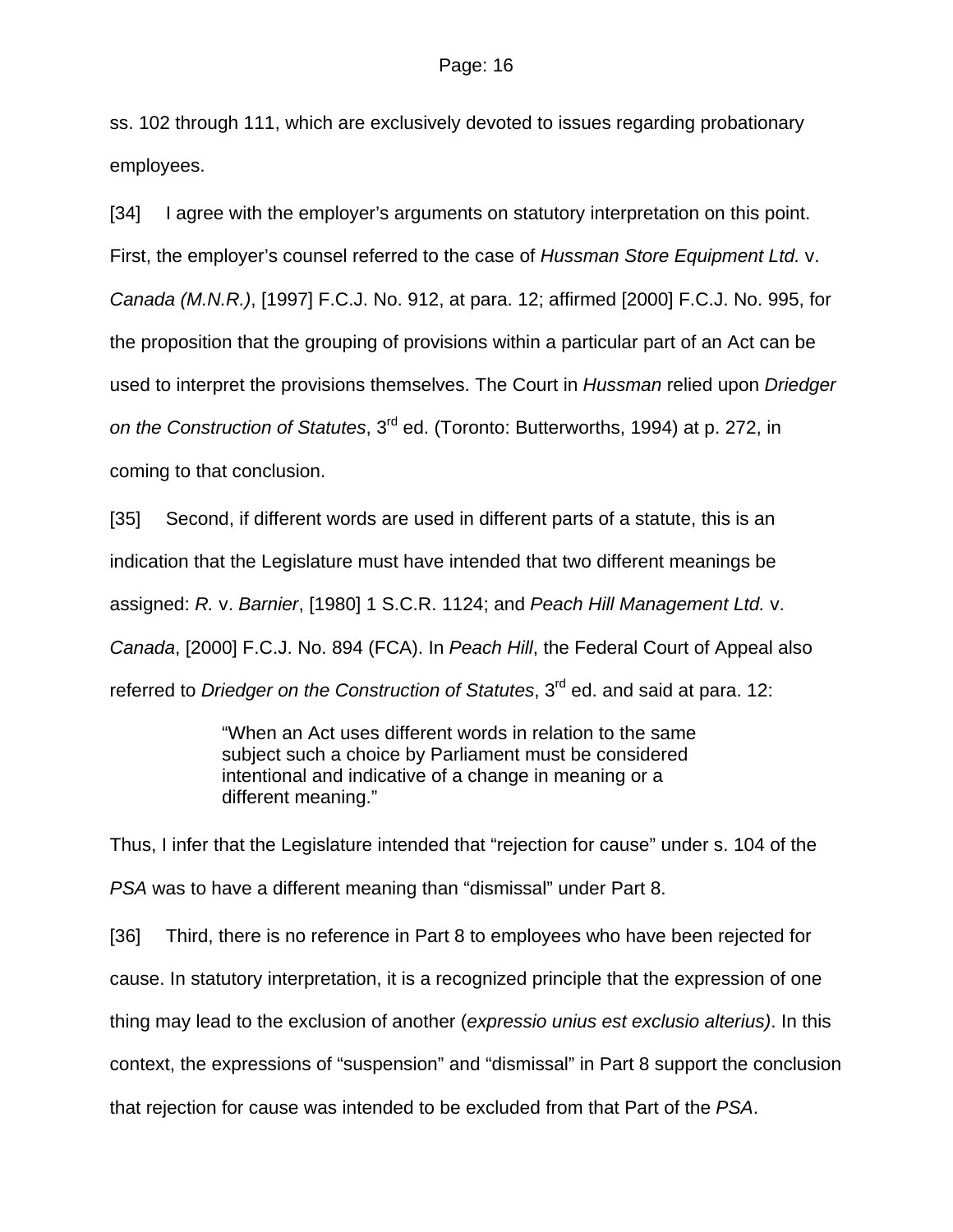[37] Fourth, it is a principle of statutory interpretation that specific provisions supersede general ones. Therefore, since s. 104 is a very specific provision which applies to the termination of a probationary employee's employment, it should apply whenever that context arises, as opposed to the more general provisions regarding the dismissal of both probationary and non-probationary employees.

[38] Lastly, I agree with the employer's argument that an interpretation which provided the appeal remedies in Part 8 of the *PSA* to probationary employees rejected for cause under Part 6 would effectively neutralize the deputy minister's authority to terminate such an employee "at any time during the probationary period", since the termination would always be subject to appeal and may be reversed.

[39] For all these reasons, I conclude that a "rejection for cause" under s. 104 of the *PSA* cannot constitute a "dismissal" under s. 121. Consequently, an employee rejected under the former section does not have a right to appeal the rejection under s. 136 of the *PSA*.

## **Do the cases on the federal legislation apply to the Yukon context?**

[40] The petitioner stressed the applicability of a line of cases beginning with *Jacmain* v. *Canada (Attorney General)*, [1978] 2 S.C.R. 15, which dealt with the federal *Public Service Act* and the federal *Public Service Staff Relations Act*. In *Jacmain*, the employee was given notice in writing of his rejection for cause. However, he presented a grievance under s. 91(1)(b) of the federal *PSSRA*, and he referred the matter to adjudication. The employer disputed the jurisdiction of the adjudicator on the basis that the rejection for cause during the probationary period did not constitute a disciplinary discharge under s. 91(1)(b). The four-to-three majority of the Supreme Court of Canada held that the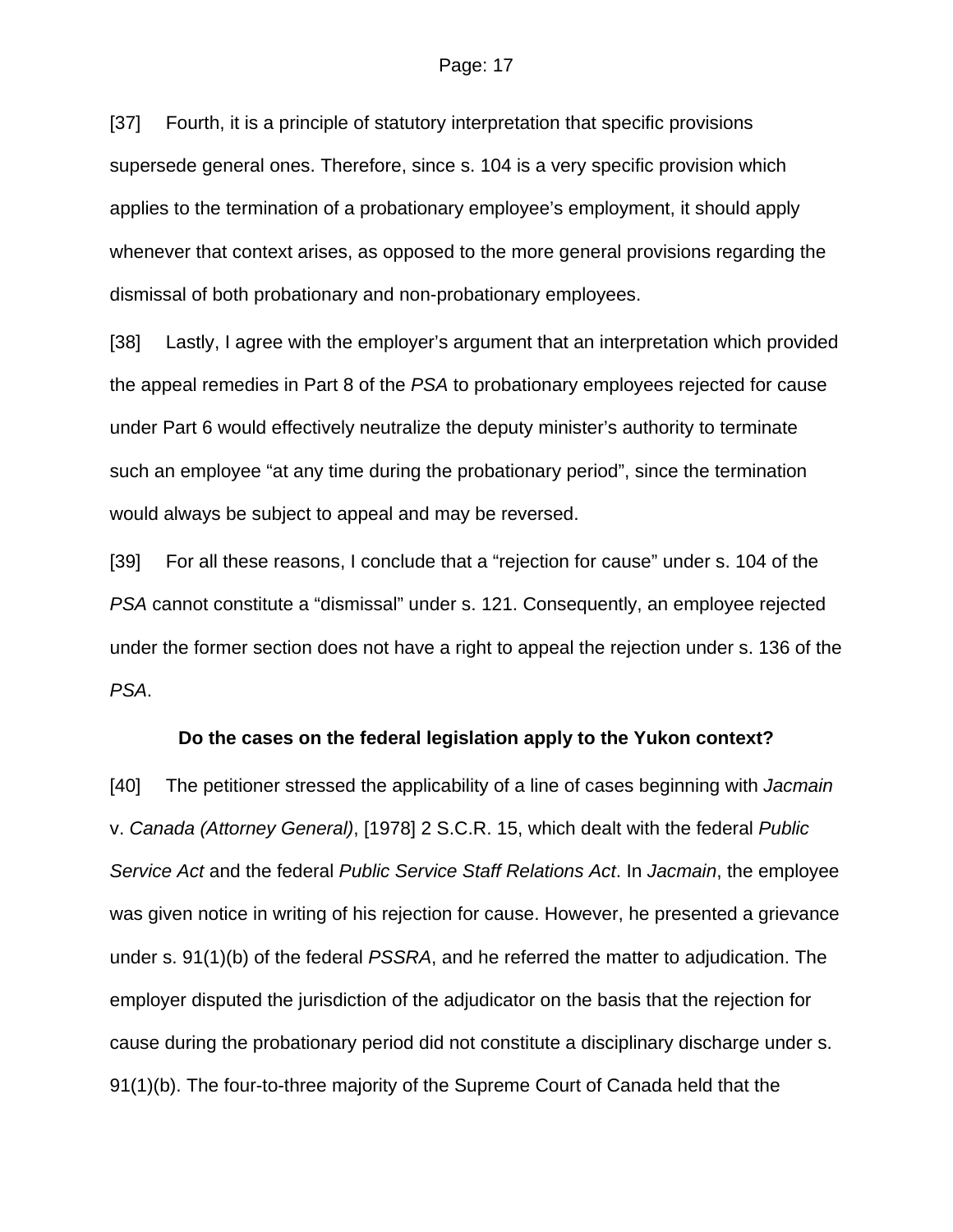employer's right to reject an employee during the probationary period is very broad, providing there is a way to substantiate the "cause". Rejection of an employee on probation because of dissatisfactory performance does not constitute a disciplinary action which is subject to adjudication. However, the question remained open as to whether an adjudicator would have jurisdiction to review a rejection which was clearly a disciplinary action.

[41] Under s. 28 of the federal *PSA*, an employee could be rejected for cause at any time within the period of probation. In that sense, the legislation in *Jacmain* was similar to s. 104 of the Yukon *PSA*. However, under s. 91(1)(b) of the federal *PSSRA*, an employee was entitled to grieve disciplinary action resulting in their discharge and, importantly, such an employee "may refer the grievance to adjudication." There is no equivalent section in the Yukon legislation. While an employee can theoretically grieve disciplinary action in the Yukon, there are a number of distinguishing features from the federal context. First, pursuant to Article 28.04 of the collective agreement, an employee is entitled to present such a grievance:

> ". . . except that where there is another administrative procedure provided by or under any other Act to deal with his/her/their specific complaint, such procedure must be followed."

Thus, if s. 104 of the *PSA* is viewed as "another administrative procedure", authorizing the employer to reject probationary employees for cause, which could include disciplinary reasons, then that procedure "must be followed". Further, as I have just found, there is no appeal to an adjudicator from such a rejection for cause, as s. 136 of the *PSA* is not applicable. In addition, s. 78(3) prohibits a probationary employee from referring a grievance respecting a rejection for cause to adjudication. Finally, s. 81(3)(b)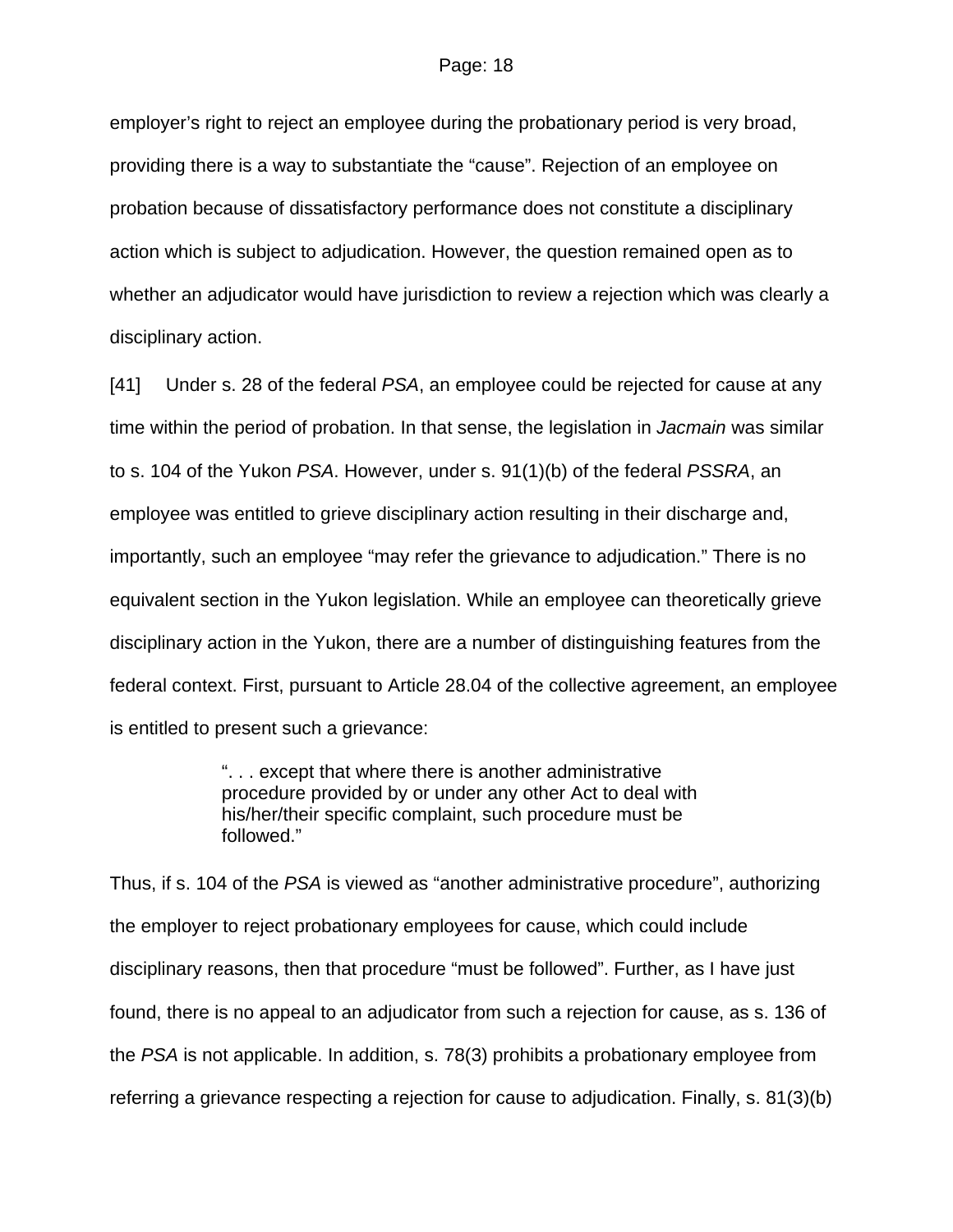of the *PSSRA* provides that a decision on a grievance by a probationary employee respecting rejection for cause taken at the final level in the grievance process "is final and binding for all purposes" under that *Act* and "no further action" under that *Act* may be taken on the matter. Finally, and in any event, the question of whether a probationary employee can refer a grievance respecting his rejection for cause to adjudication, even where the rejection is alleged to be for disciplinary reasons, it is not before me, as I ruled in my preliminary decision that the petitioner has no standing to make such an argument. Therefore, *Jacmain* is distinguishable.

[42] *Jacmain* was subsequently considered in *Canada (Attorney General)* v. *Penner (C.A.)*, [1989] 3 F.C. 429. There, the provision in the federal *PSSRA* entitling an employee to refer a grievance regarding a disciplinary discharge to adjudication was found in s. 92(1) and not 91(1) as in *Jacmain*. The Federal Court of Appeal reviewed the various judgments of the majority and the minority in *Jacmain* and concluded as follows, at para. 17:

> "It is clear that five of the nine judges who rendered this Jacmain judgment expressed the opinion that an adjudicator seized of a grievance by an employee rejected on probation is entitled to look into the matter to ascertain whether the case is really what it appears to be. That would be an application of the principle that form should not take precedence over substance. A camouflage to deprive a person of a protection given by statute is hardly tolerable. In fact, we there approach the most fundamental legal requirement for any form of activity to be defended at law, which is good faith. But I simply do not see how this Jacmain judgment can be interpreted as lending support to the proposition that an adjudicator acting under section 92 of the P.S.S.R. Act would have jurisdiction to intervene against a rejection of probation pursuant to section 28 of the P.S.E. Act, on the sole basis that the motives behind the employer's decision were somehow linked to the misconduct or misbehaviour of the employee and could therefore have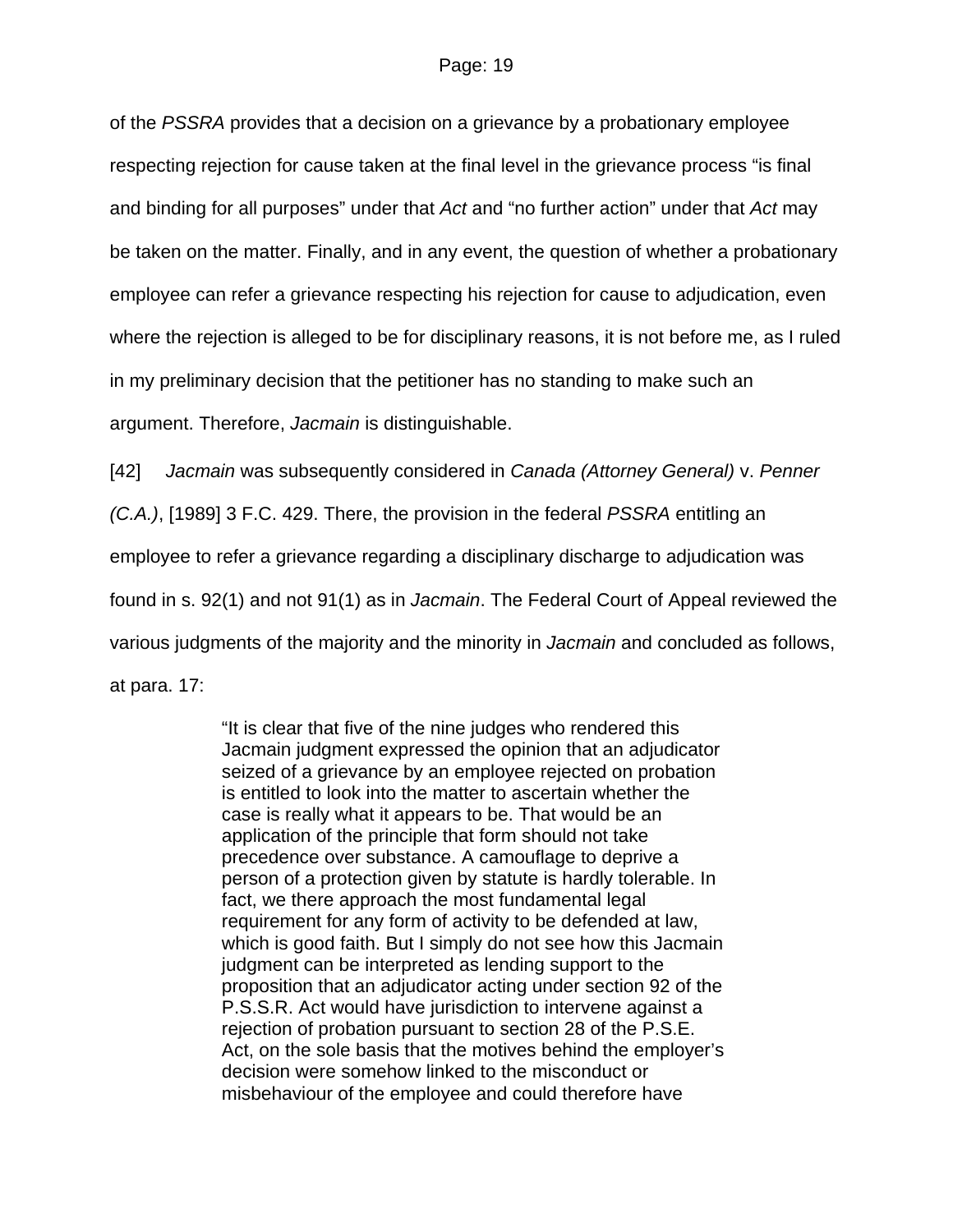given rise to disciplinary measures. Even Mr. Justice Dickson, as I read his dissenting judgment, clearly disagrees with such a view, since, to the adjudicator called upon to verify the real meaning of the employer's decision, his sole admonition is, as we have seen: "it does not inexorably follow that, simply because there lurked in the background some cause which might justify rejection, the termination must, of necessity, be rejection and not disciplinary discharge".

The basic conclusion of the Jacmain judgment, as I read it, is that an adjudicator appointed under the P.S.S.R. Act is not concerned with a rejection on probation, as soon as there is evidence satisfactory to him that the employer's representatives have acted, in good faith, on the ground that they were dissatisfied with the suitability of the employee for the position. And, to me, this conclusion follows inexorably from the legislation as it is." (emphasis added)

However, I repeat there is no provision in the Yukon legislation comparable to s. 92(1) of the federal *PSSRA*.

[43] The petitioner also relied upon the Supreme Court of Canada decision in *Longlois* 

v. *Quebec (Ministère de la Justice)*, [1984] 1 S.C.R. 472. That was a case involving the

transfer of a civil servant, who argued that the decision was in fact an unjustified

disciplinary action. Under s. 97 of the Quebec *Civil Service Act*, a civil servant was

authorized to appeal "disciplinary action" to the Commission under that *Act*. Perhaps

more significantly, the case revisited *Jacmain* and, in delivering the judgment of the

Court, Chouinard J. stated at p. 9 of the QuickLaw report:

"Thus, in the opinion of five judges of this Court, whereas during his probationary period an employee may be rejected without such administrative action being subjected to adjudication, an adjudicator has jurisdiction under the *Public Service Staff Relations Act* to examine whether the action was in fact a rejection or a disciplinary discharge, and to proceed in the latter case." (emphasis added)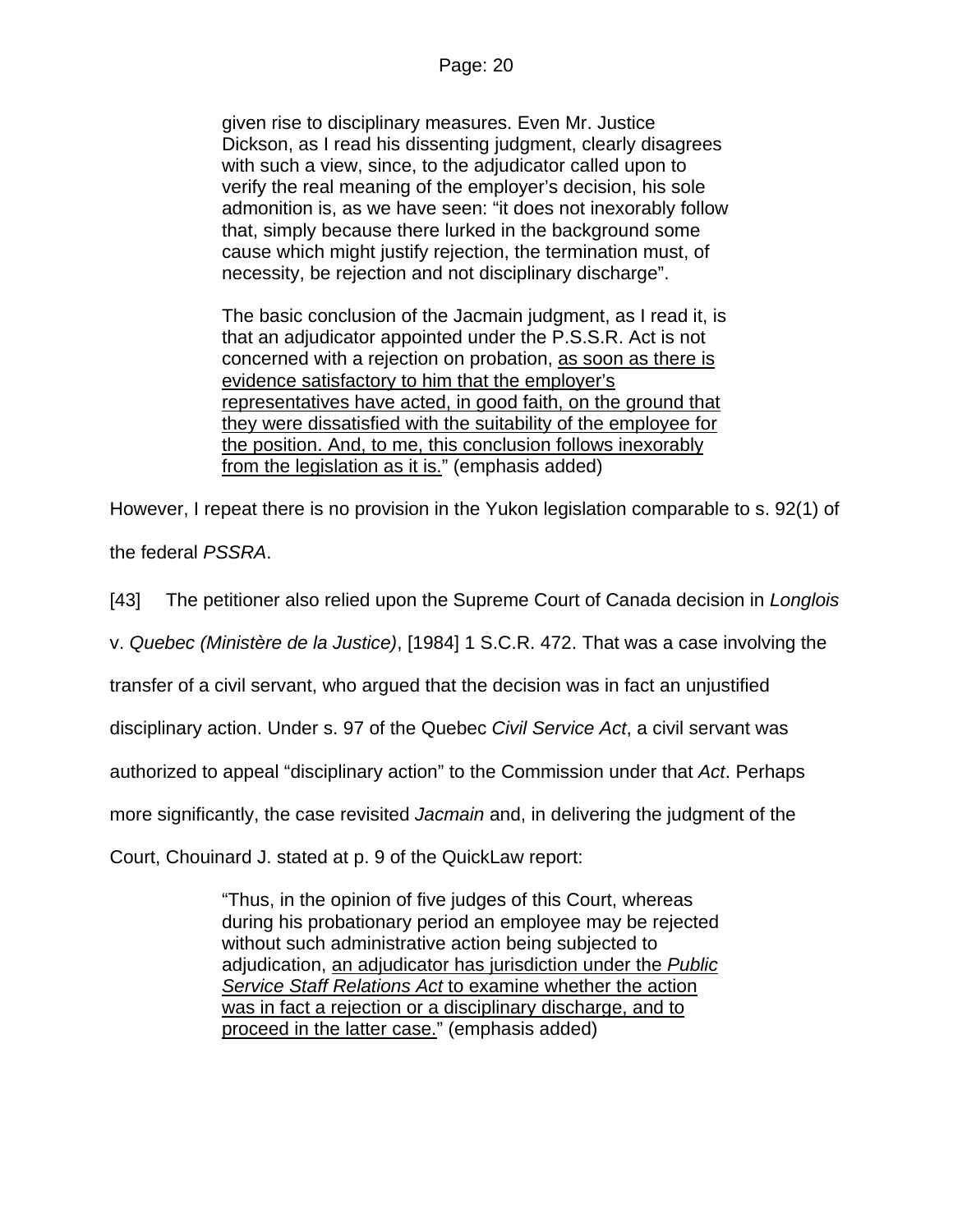Once again, *Jacmain* is distinguishable from the Yukon context. And, to the extent that s. 97 of the Quebec *Civil Service Act* may be comparable to s. 136 of the Yukon *PSA*, I have already found s. 136 is not applicable on the facts before me.

[44] Finally, the petitioner referred to *Canada (Attorney General)* v. *Leonarduzzi*, 2001

FCT 529. That case involved s. 28 of the federal *Public Service Employment Act*, which

authorized employers to reject probationary employees for cause at any time during the

probationary period, in much the same way as under s. 28 of the former federal *PSA*.

Further, as in *Penner*, cited above, the provision in s. 91 of the federal *PSSRA* dealt with

by the Supreme Court of Canada in *Jacmain*, was then found in s. 92(1). It similarly

authorized an employee to grieve disciplinary action resulting in termination of

employment and to refer such a grievance to adjudication. However, by virtue of an

amended s. 92(3), an employee could not refer to adjudication a grievance arising out of

a termination of employment under the federal *PSEA*. In that sense, s.92(3) was similar

to s. 78(3) of the Yukon *PSSRA*. Lemieux J. said, at para. 47:

"Although the decision in Penner, supra, predates the adoption of subsection 92(3), I am of the view that its principles still apply. As I see it, the purpose of subsection 92(3) of the PSSRA which was added by Parliament in 1993 was to make clear what Jacmain and Penner said about the flexibility to be accorded the employer in the rejection of a probationary employee under the PSEA and this without recourse to adjudication under the PSSRA. At the same time, its addition as was held by Justice Noël in Rinaldi, supra, does not remove the ability from the adjudicator solely because such a termination is relied upon by the employer. The reason he said so was because subsection 93(2) only operates when there was in fact a termination under the PSEA." (emphasis added)

More specifically, Lemieux J. concluded in *Leonarduzzi* that the adjudicator there was acting within his jurisdiction when he required the employer to initially demonstrate that the rejection was for a reason relating to the suitability of the employee for the position.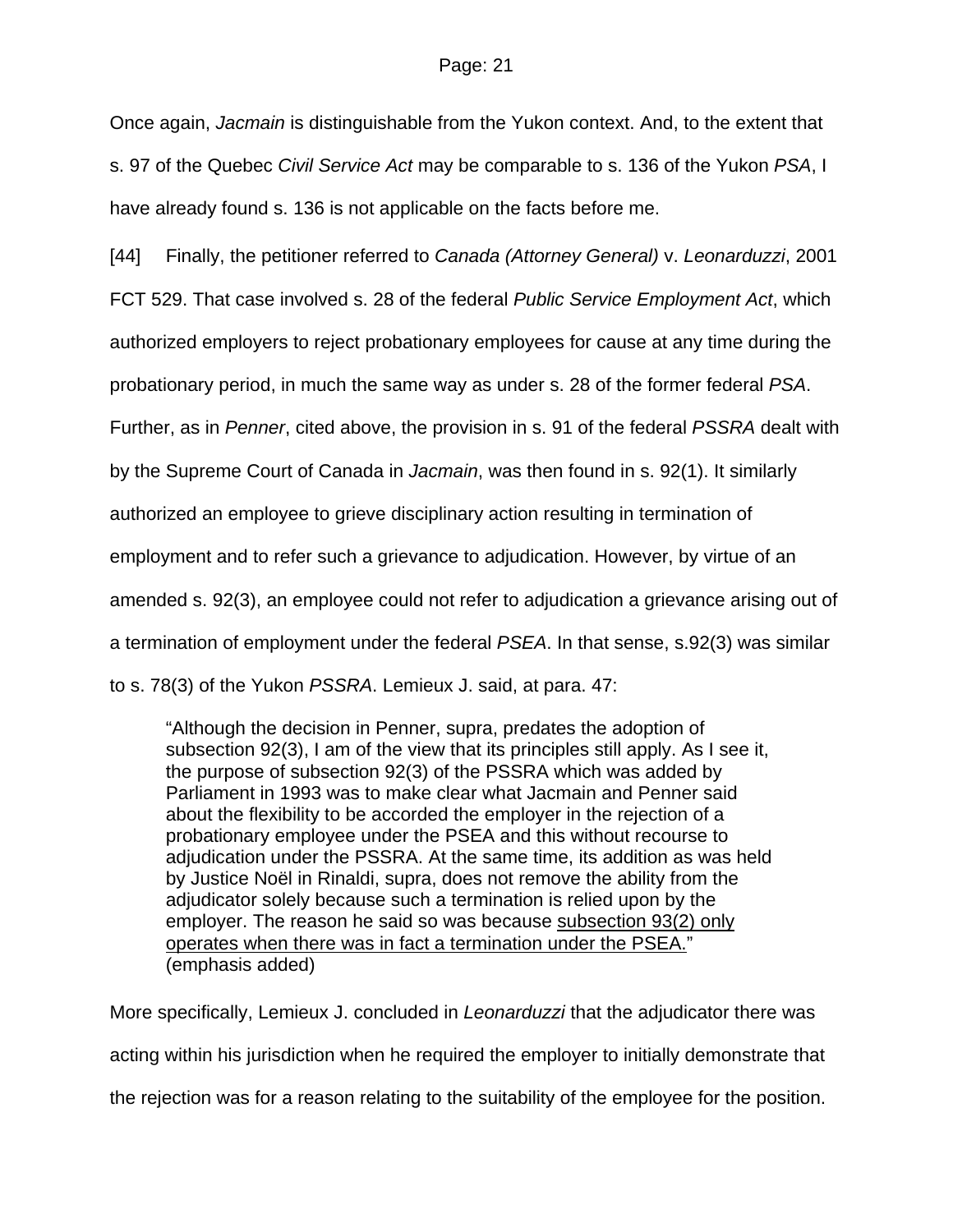Upon discharging that initial burden, the adjudicator said that the burden of proof then shifts to the employee to demonstrate that the employer's actions were in fact a sham or a camouflage, and therefore not in accordance with s. 28 of the *PSEA*. Finally, it was only upon the discharge of that burden that the adjudicator could take jurisdiction under s. 92 of the *PSSRA* and consider the grievance on its merits.

[45] Section 78(3) of the Yukon *PSSRA* is arguably much more specific than s. 92(3) of the federal *Act*, in that it refers to a particular subset of "termination of employment", that is "release (rejection) for cause" during probation. Also, there does not seem to be a counterpart in the federal legislation to s. 81(3)(b) of the Yukon *PSSRA*. Therefore, *Leonarduzzi* is distinguishable for those reasons alone. In any event, if the petitioner intends to rely on *Leonarduzzi* to argue that ss. 78(3) and 81(3)(b) are not applicable, then he is without standing to do so in the absence of Union representation. And if that argument cannot be made, I fail to see how *Leonarduzzi* assists the petitioner's position in this application for judicial review.

[46] In summary, the fundamental flaw in the petitioner's arguments relating to the *Jacmain* and *Penner* line of cases is that the Yukon legislation is significantly different from the federal legislation. Under the latter, probationary employees are specifically authorized to grieve disciplinary action resulting in the termination of their employment and, most importantly, to refer such grievances to adjudication. There is no corresponding provision in the Yukon legislation.

[47] In addition, although the collective agreement does allow grievances of discipline matters, there is an exception to the right to grieve such matters "where there is another administrative procedure provided by or under any other Act", in which case "such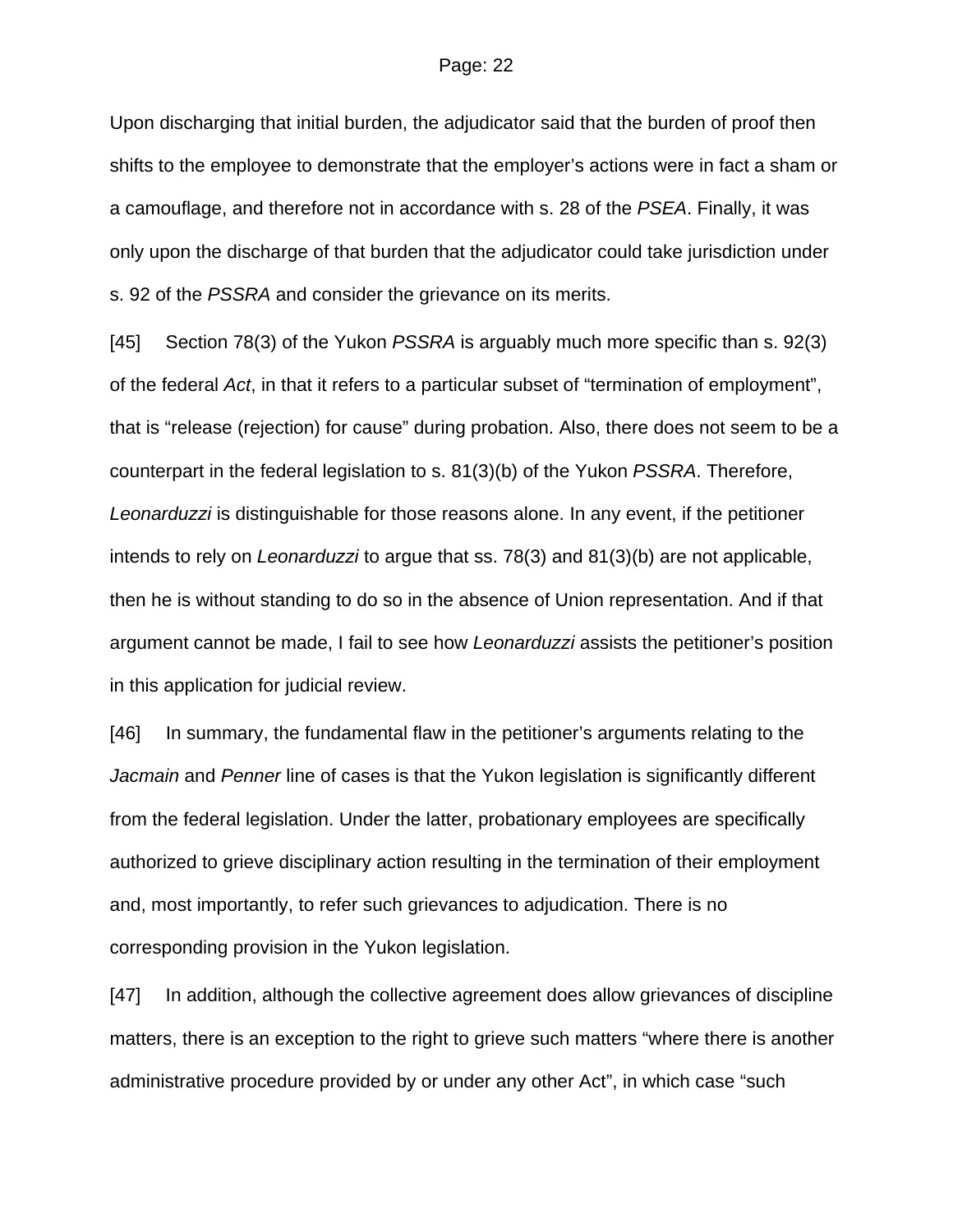procedure must be followed." Section 104 of the *PSA* is such an administrative procedure and there is no provision within Part 6 of the *PSA* for a terminated probationary employee to grieve or appeal a rejection for cause.

[48] Further, as I have already found, s. 136 cannot be utilized by a probationary employee who is rejected for cause, since it is limited to employees, albeit including probationary employees, who have either been dismissed or suspended for one of the reasons in s. 121 of that Part. Such employees cannot refer a rejection for cause to adjudication because s. 78(3) of the *PSSRA* prohibits that. Still further, s. 81(3)(b) provides that a decision upon such a grievance at the final level of the grievance process "is final and binding". And finally, the petitioner has no standing to argue the matter of his grievance in this application for judicial review.

[49] Therefore, the only avenue by which the petitioner could possibly obtain relief would be by way of an appeal under s. 136 of the *PSA*. And, since the petitioner was rejected for cause under s. 104, and not dismissed under s. 121, I find he has no right to appeal under s. 136.

# *4. If the petitioner cannot appeal a rejection for cause under s. 104 of the PSA under s. 136, then how may he challenge whether the rejection for cause was done in good faith?*

[50] In fairness to the petitioner's counsel, this issue was not specifically pled by him, however, it seemed to arise implicitly in the various arguments which were exchanged. My response to this question follows from my conclusions on the first three issues. First, there is no specific provision in the Yukon legislation which authorizes a probationary employee rejected for cause under s. 104 of the *PSA* to challenge whether the termination was done in good faith. Second, I agree with the employer's counsel, that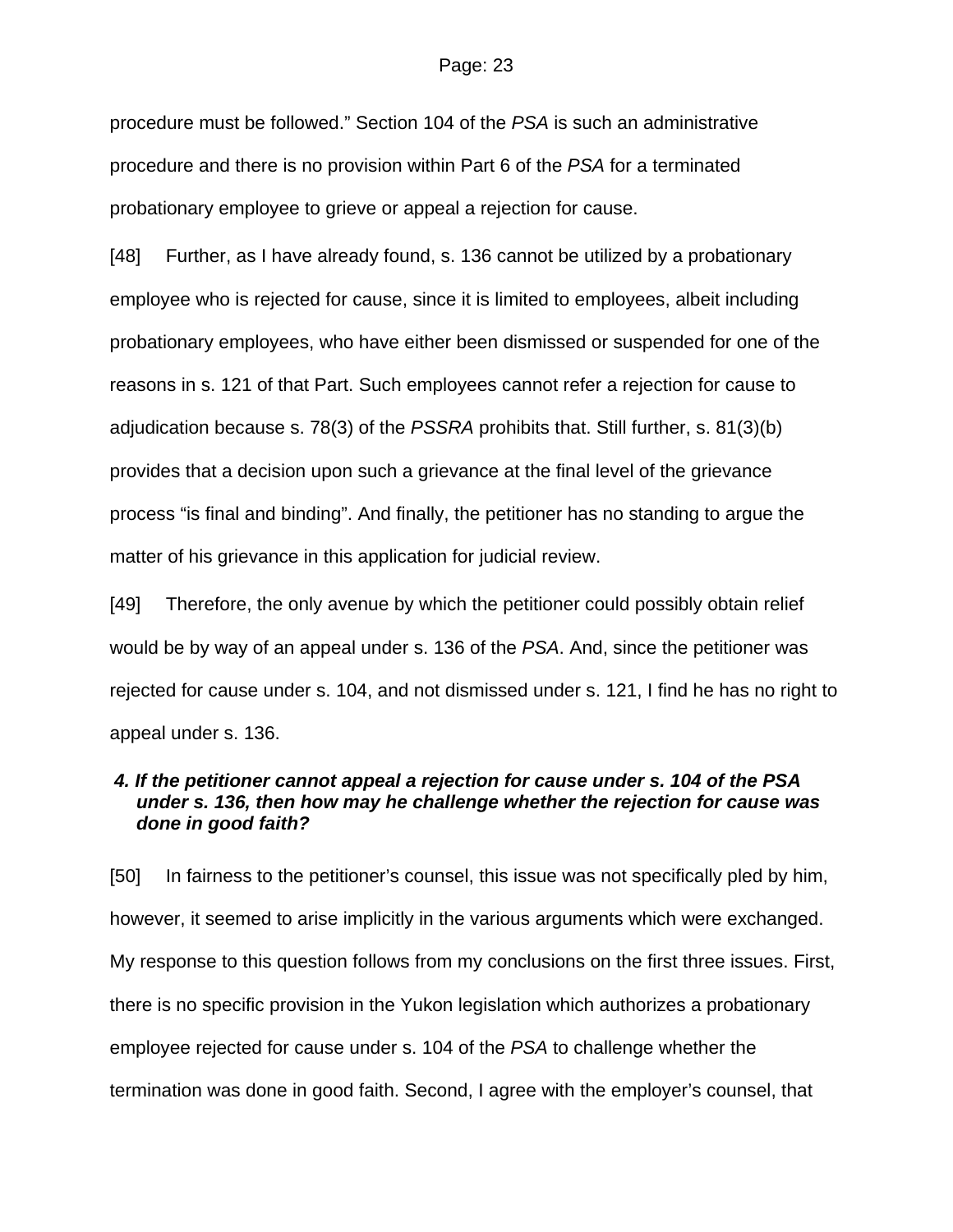the question, for present purposes, is irrelevant. My task on this judicial review application is to determine whether arbitrator Ready erred in concluding that s. 132 of the *PSA*, and therefore implicitly s. 136, is not available to an employee terminated under s. 104. I have already found that arbitrator Ready did not err in that regard. And since s. 136 deals exclusively with suspensions and dismissals, and not s. 104 rejections, then I do not have to pursue an academic inquiry into the *bona fides* of rejections for cause of probationary employees. Third, if there is an argument that s. 104 rejections may be referred to adjudication, notwithstanding ss. 78(3) and 81(3) of the *PSSRA*, that will have to await another day, since the petitioner has no standing to argue it here.

# *5. Did the arbitrator err by finding the petitioner was rejected "for cause" under s. 104 of the PSA?*

[51] The petitioner's counsel argued that there was no evidence before the arbitrator on this point. He submitted that the record before arbitrator Ready was limited to the written submissions of the parties. There was no oral hearing and the agreed facts, said counsel, related only to the probationary history and the description of the position held by the petitioner. He further submitted that the ADR proceedings and the binding recommendations which resulted did not constitute evidence before arbitrator Ready. Finally, he said the submission to arbitration did not raise factual issues. As a result, the petitioner's counsel asks me to conclude that arbitrator Ready committed jurisdictional error by making findings of fact without any evidence and by deciding an issue outside of the arbitration submission.

[52] The first problem I have with this argument is that it totally ignores the fact that the employer's termination letter of June 3, 2003 was part of the record at the preliminary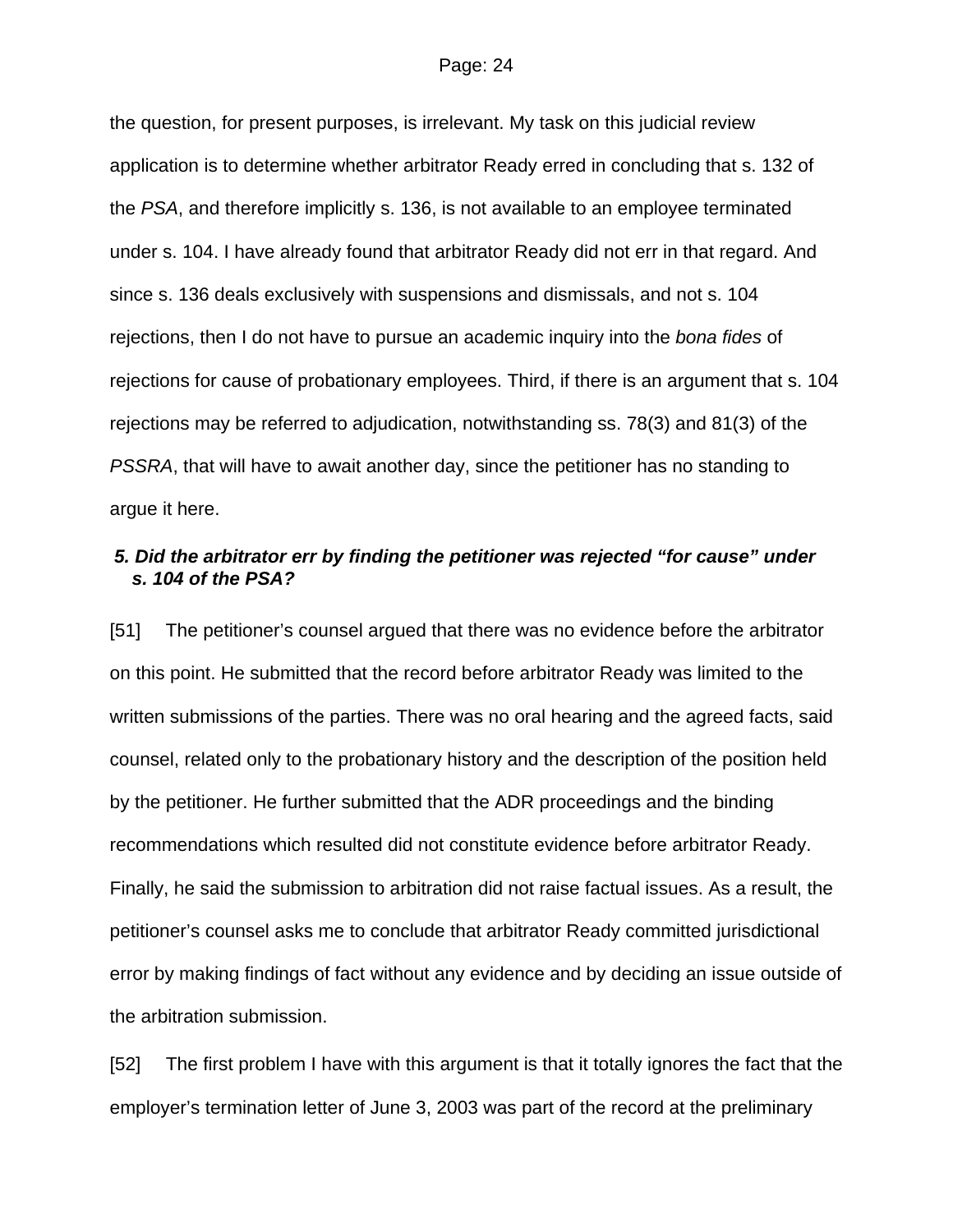arbitration. That letter purported to set out in detail what the deputy minister "determined" about the petitioner's misconduct with respect to computer use by accessing computer files containing sexually explicit material and nudity. The letter went on to state that such behaviour "represents serious misconduct and demonstrates an extreme lack of judgment, trustworthiness and professionalism" which called into question the petitioner's "ability to perform [his] duties". For those reasons, the deputy minister found that the misconduct "has established a fundamental and irreparable breach of trust in the employment relationship." These were not mere allegations, as represented by the petitioner in the petition; rather, they were determinations or findings made by the deputy minister. Therefore, I conclude that the letter of termination did constitute evidence upon which arbitrator Ready could base a finding of cause.

[53] Secondly, it is important to remember that the ADR process, which resulted in the binding recommendations, was a consensual one. The petitioner, as a member of the Union's bargaining unit, was represented by the Union at that time and is therefore deemed to have consented to that process. I gather from the submissions of the employer's counsel that the process was originally intended to be a mediation of the large group of grievances filed by the various employees who were disciplined. However, I take it from counsel's remarks that the process evolved into something closer to an arbitration, as it ultimately resulted in a set of binding recommendations. In addition to settling the grievances of the non-probationary employees, those binding recommendations attempted to address the specific situation of the petitioner (and one other probationary employee), because there was doubt about whether the petitioner had access to adjudication. Further, in his decision on the preliminary arbitration,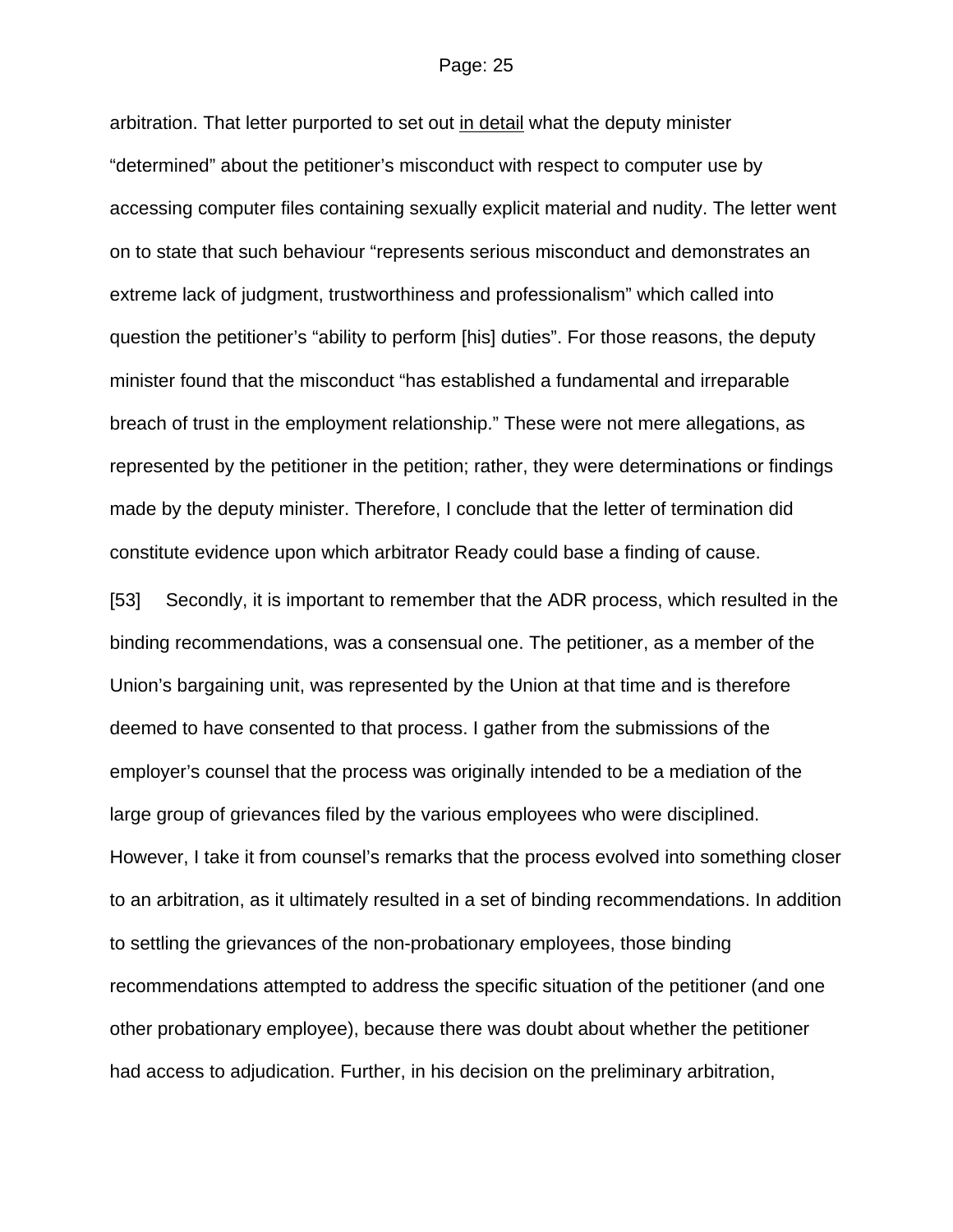arbitrator Ready took into account certain generalized findings he made in his binding

recommendations, including the following, which he quoted at p. 24:

"I feel compelled to observe that the conduct identified in this case is certainly unacceptable workplace behaviour . . . "

Based upon that reference, arbitrator Ready concluded that there was "no doubt in this

case that [the petitioner], and others involved, engaged in unacceptable workplace

conduct." It is this conclusion which the petitioner's counsel submits is problematic.

[54] Admittedly, the submission to the preliminary arbitration may well have been

limited to para. 13 of arbitrator Ready's binding recommendations, which were set out by

him at p. 4 of the decision, where the petitioner is referred to as "grievor A":

"With respect to grievors A and B (probationary employees): I recommend that the issue of whether or not these grievors have legal access to adjudication due to their employment status be referred to myself for adjudication on an expedited basis. The process of adjudication of this matter will be as follows:

The parties will provide me with an agreed statement of facts setting out each employee's period of probation employment and their letters of dismissal, along with their respective written submissions on the issue at hand within 15 days after the publication of these recommendations and their rebuttals within 15 days thereafter …"

[55] However, the written submissions of the employer's counsel before arbitrator

Ready, at p. 29, were as follows:

"In our submission, it has been effectively accepted that the rejection of [the petitioner] was for an employment-related reason for cause. Every employee who was the subject of your binding mediation recommendation remained disciplined for misconduct. Therefore, there can be no issue that [the petitioner] should be treated any differently from all of the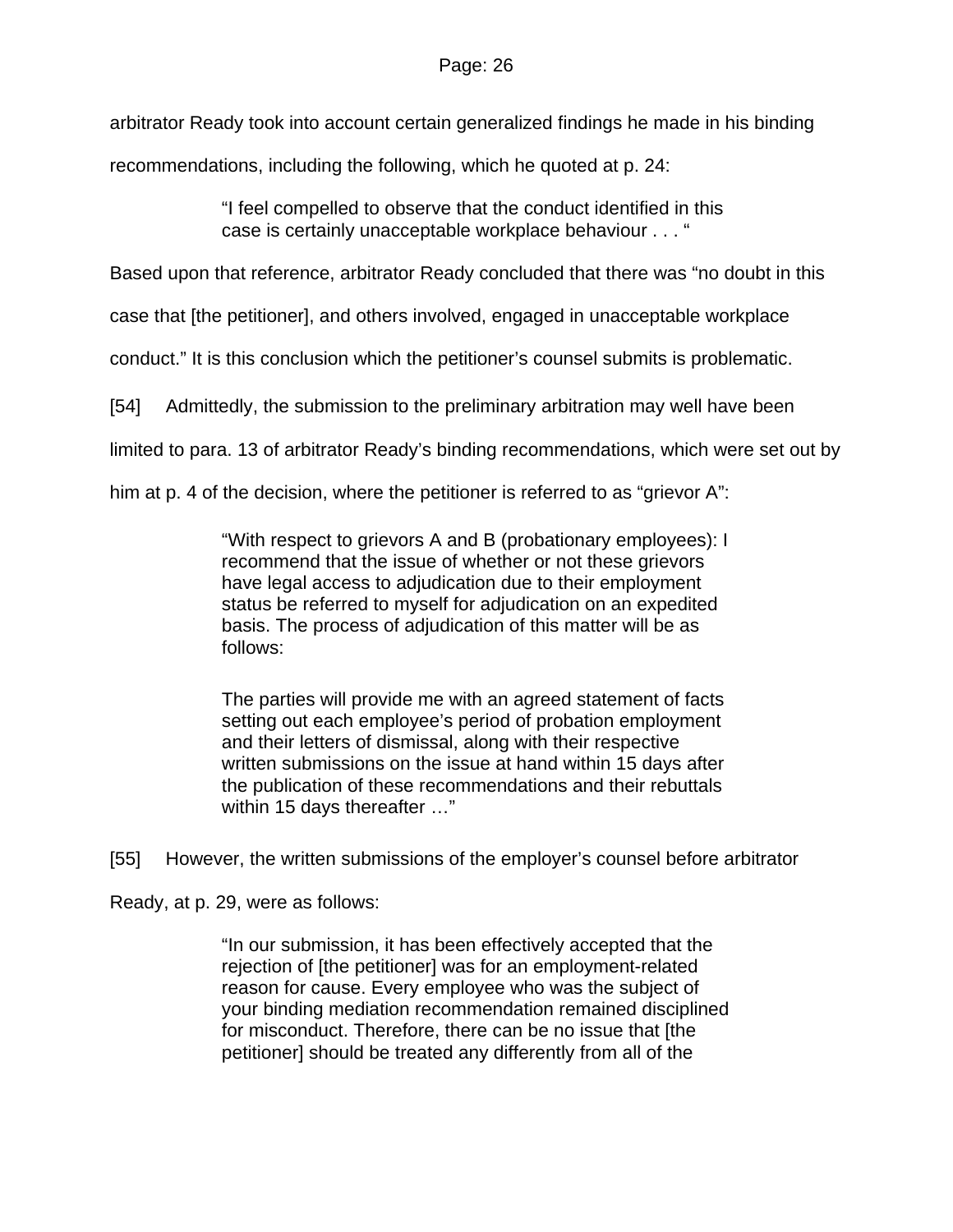other employees for the purposes of assessing the existence of cause. In the case of [the petitioner] the existence of cause supports the cessation of [his] probationary employment. . . ."

The employer's submissions continued that the petitioner's behaviour, as identified in his termination letter, was "of the same kind and nature as other non-probationary employees' conduct who were disciplined and is indistinguishable from them." These submissions were filed by email a couple of days before the Union's counsel filed her submissions, also by email. From that I infer that the Union had an opportunity to review the employer's submissions before filing its own. Therefore, I find it to be significant that the above-quoted submissions of the employer were not specifically challenged by the Union. The only pertinent reply was a statement that it was the Union's position that the petitioner was not "released for cause, but was rather discharged for disciplinary reasons." If the petitioner wished to refute the employer's statement of facts here or argue that the misconduct could not have constituted "cause", but rather was a "sham or camouflage", then he should have attempted to state facts or adduce evidence to that effect at the preliminary adjudication. Instead, he seeks yet a further adjudication to do so through his petition.

[56] It would seem artificial in the extreme to expect that arbitrator Ready, having gone through a consensual ADR process, which resulted in binding recommendations, and which in turn included the very submission to him on the petitioner's preliminary arbitration, should somehow have disabused his mind of the findings he made regarding the conduct of all of the subject employees, including the petitioner. As I understand what happened in the ADR process, there was a general recognition that the misuse of computers by government employees in those instances was unacceptable workplace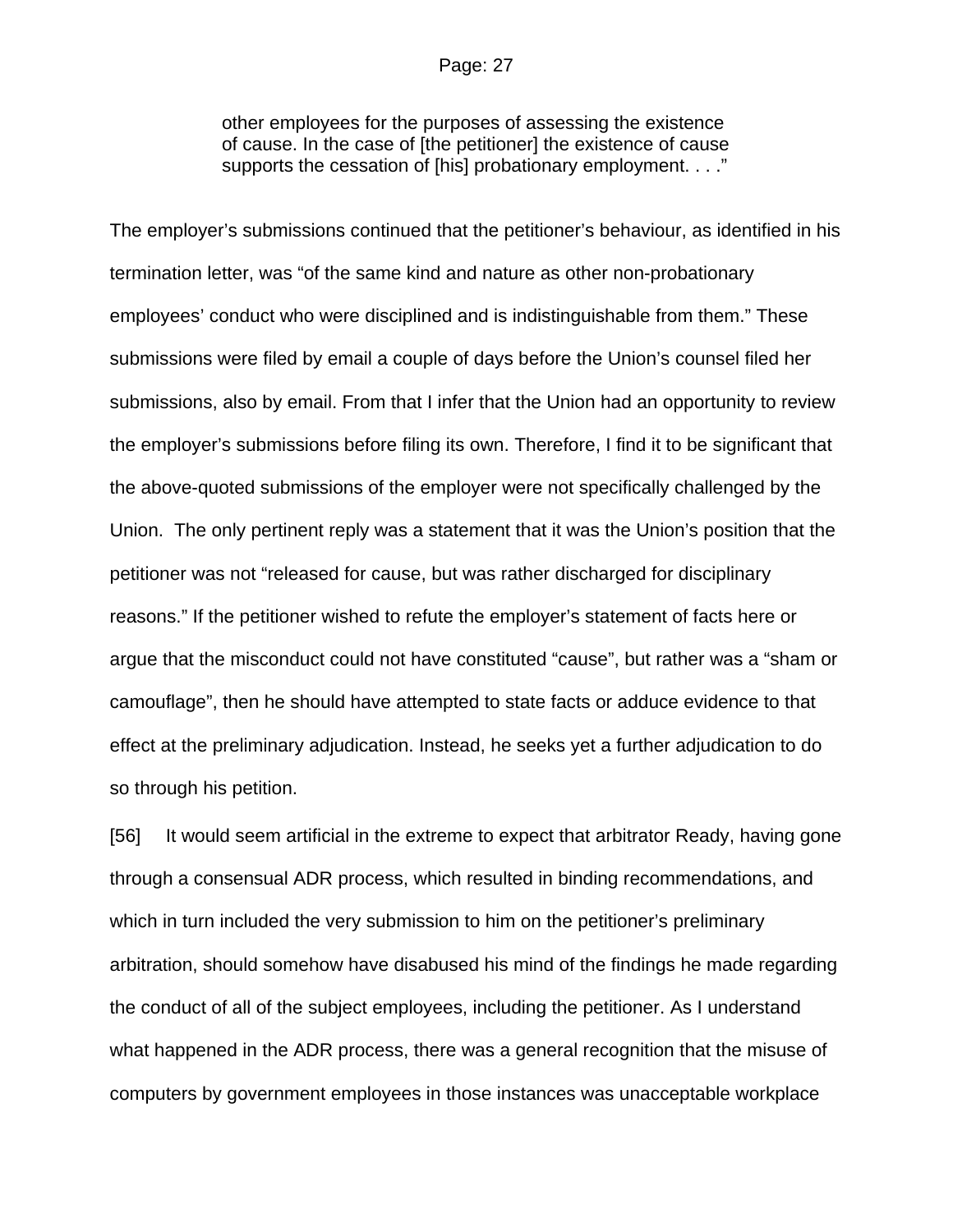conduct and that the petitioner was as guilty of that conduct as the non-probationary employees. However, the petitioner could not be dealt with in exactly the same fashion as those other employees because he was on probation at the time of his termination. Logically, it followed that there would have to be a preliminary adjudication on whether or not the petitioner had access to further adjudication or other appeal remedies under the legislation and the collective agreement.

[57] Even if I am incorrect in what I have just said, the petitioner's counsel, in his written outline, submitted that the basis for the relief sought included certain facts. Those stated facts were that the termination letter of June 3, 2003 from the deputy minister alleged that the petitioner had engaged in the misconduct I've mentioned and that this behaviour represented "serious misconduct" justifying his dismissal. The facts go on to talk about the 153 investigations which took place between May and September 2003 with respect to the alleged computer misuse by the various Government employees "including the Petitioner". And, as a result of the discipline imposed on approximately 96 bargaining unit employees, approximately 150 grievances were filed through the Union. And finally, the facts as stated by the petitioner include a reference to the government and the Union entering into "a mediation process with . . . Vincent L. Ready acting as mediator." It was further noted that part of that mediation process recommended that the issue of whether the petitioner had legal access to adjudication would be referred to arbitrator Ready for determination. Finally, the facts, as stated by the petitioner, are that Mr. Ready was appointed as arbitrator "by the parties", which I understand to mean the employer and the Union, since the petitioner was not individually "a party" to that appointment.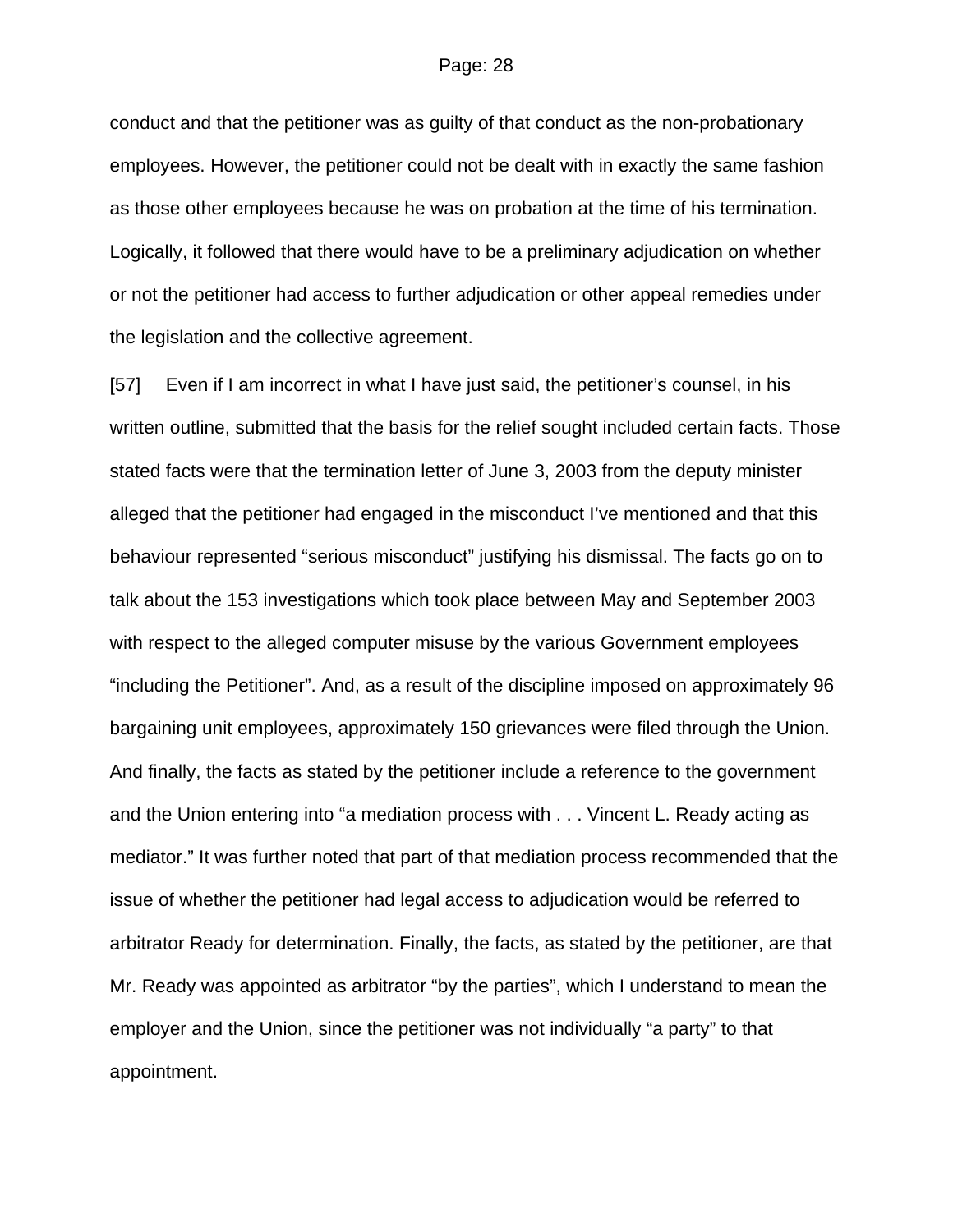[58] While not putting too fine a point on it, I interpret the facts stated by the petitioner in this application as admissions. Thus, if it was clear that the ADR process engaged in was consensual and designed to resolve the grievances of the non-probationary employees and also to deal with the residual problem of the petitioner's status as a probationary employee, then why, logically, would the binding recommendations, including the finding of "unacceptable workplace conduct" not be something the arbitrator should have considered in the preliminary arbitration? The very reason arbitrator Ready recommended that the petitioner go through the preliminary arbitration was because he was found guilty of misconduct, but could not be simply disciplined in the same manner as the non-probationary employees. In my view, it was entirely logical and appropriate for arbitrator Ready to take that finding into account on the preliminary arbitration. As I implied earlier, to ignore it would have been to conduct the preliminary arbitration in an artificial vacuum.

[59] For all these reasons, I am satisfied that there was evidence to support arbitrator Ready's finding that the petitioner was rejected for cause under s. 104 of the *PSA*. Further, this determination was within the arbitration submission because it was directly relevant to whether the petitioner had legal access to any further adjudication or other appeal remedies. Indeed, what arbitrator Ready effectively did in the preliminary arbitration was in accord with what *Jacmain* and *Penner* direct – once credible evidence was tendered by the employer to the adjudicator pointing to some cause for rejection, valid on its face, he brought the hearing to a halt, by determining he had no jurisdiction to go further.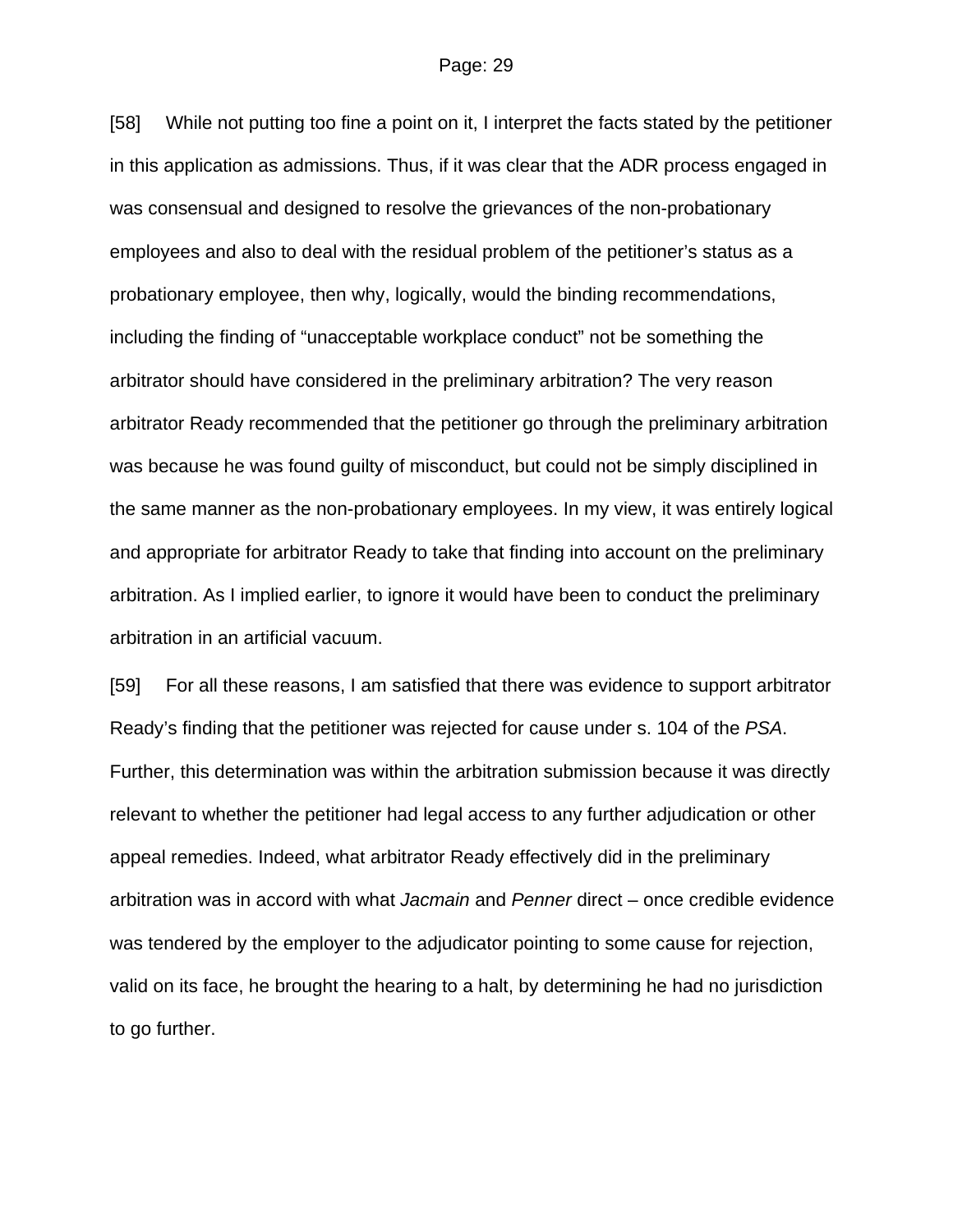# **CONCLUSION**

[60] For all the foregoing reasons, the petition is dismissed. Counsel have agreed to address the matter of costs at a later date, if necessary. I will remain seized for that purpose.

GOWER J.

\_\_\_\_\_\_\_\_\_\_\_\_\_\_\_\_\_\_\_\_\_\_\_\_\_\_\_\_\_\_\_\_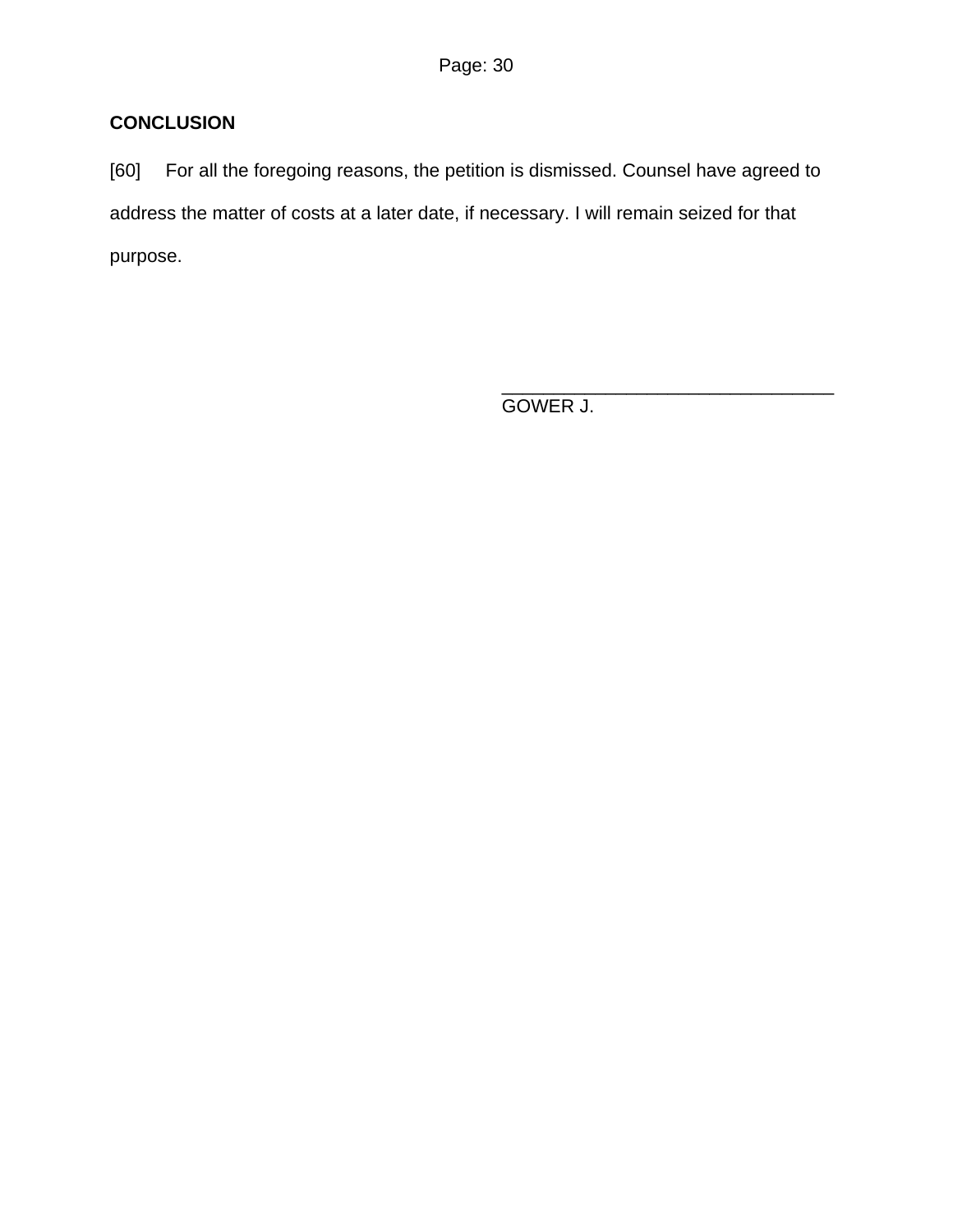# **Appendix "A"**

*Public Service Act,* R.S.Y. 2002, c. 183 Sections 102-111 and 121-126

#### *Probationary period*

 102(1) Every person appointed to a position in the public service or promoted to a position in the public service shall serve a probationary period of six months, calculated from the date of their appointment to the position.

 (2) Despite subsection (1), the probationary period for an auxiliary employee is 1000 working hours, exclusive of overtime hours.

 (3) If a person is transferred or demoted to a position, the commission shall determine whether the person shall serve a probationary period having regard to the circumstances surrounding the transfer or demotion and any other factors the commission considers relevant.

### *Extended probationary period*

 103(1) A deputy head or unit head may extend the probationary period of an employee other than an auxiliary employee, for further periods not exceeding six months.

 (2) A deputy head may extend the probationary period of an auxiliary employee for a further period of 1000 working hours, exclusive of overtime hours.

## *Rejection on probation*

 104 A deputy head or unit head may at any time during the probationary period or at any time during the extended probationary period of an employee, reject that employee for cause by written notice to the employee.

#### *Effect of rejection*

 105 An employee who has been rejected under section 104 ceases to be an employee on the termination date mentioned in the notice.

## *Rejection if employee held a previous position*

 106(1) An employee with not less than five years continuous service in the public service of the Yukon who is appointed to a different position on probation and is later rejected during or at the end of their probationary period is, at the discretion of the commission, entitled for a period of one year from the date of their rejection to be reappointed to a position at the same class level as the position they occupied before the probationary appointment.

(2) Subsection (1) does not apply to auxiliary employees.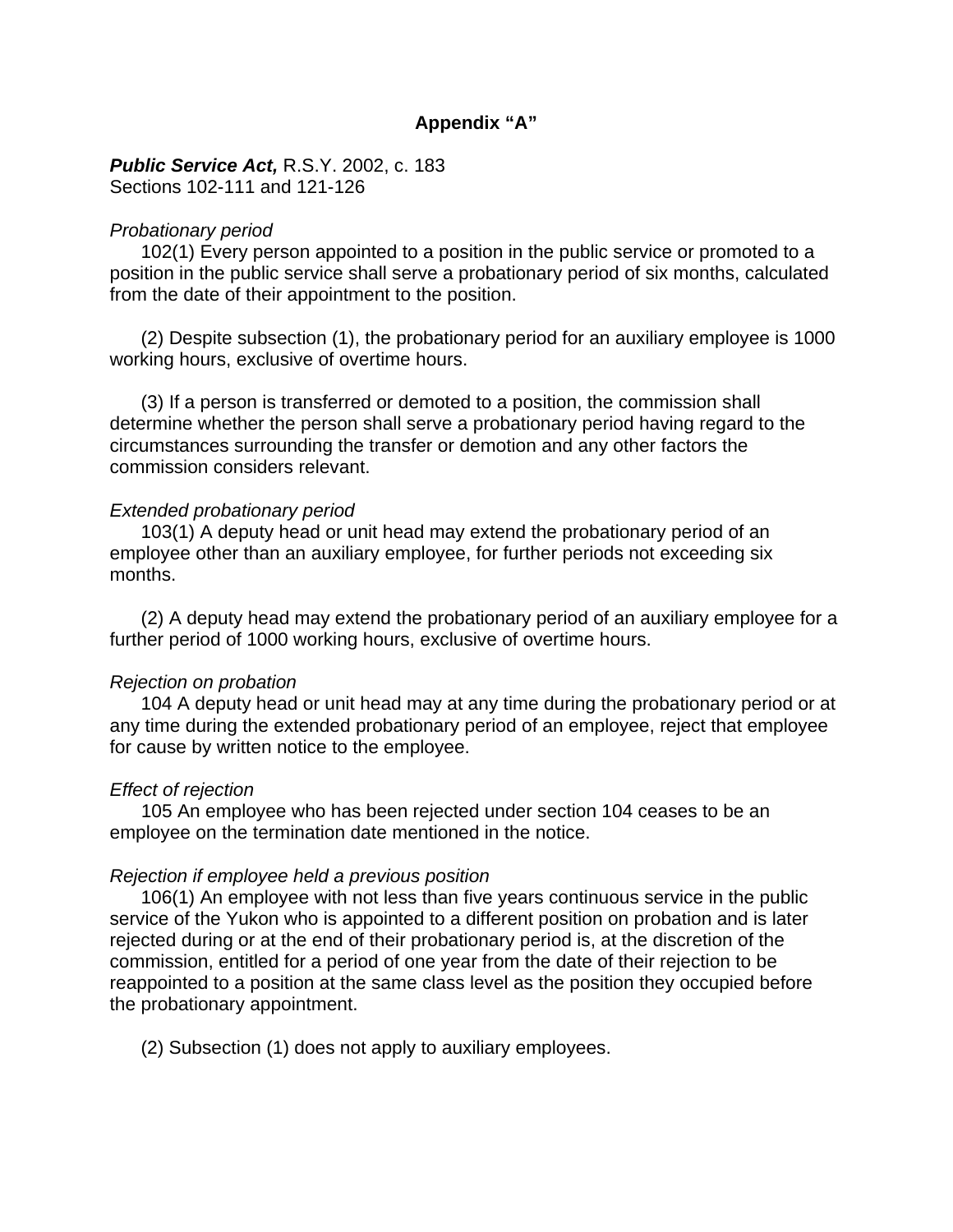# *Notification to commission*

 107 A deputy head shall, before the expiry of an employee's probationary period, notify the commission

- (a) whether in the deputy head's opinion the employee is suitable for continued employment in the position to which the employee was appointed or promoted;
- (b) whether the employee's probationary period has been extended and the length of the extension; or
- (c) whether the employee has been rejected or, in the opinion of the deputy head, will be rejected during the employee's probationary period.

# *Previous casual service*

 108(1) Casual service shall not be considered as part of a probationary period in respect of an appointment to a position in the public service.

 (2) Service as an auxiliary employee shall not be considered as part of a probationary period in respect of an appointment to a position other than an auxiliary position.

# *Release for ill health*

 109 The commission may, pursuant to the regulations, release an employee for ill health by giving the employee notice in writing.

# *Effective date of release*

 110 On receipt of a notice mentioned in section 109, the employee will cease to be an employee in the public service effective on the date contained in the notice.

# *Consideration for re-employment*

 111 An employee released pursuant to section 109 who submits evidence satisfactory to the commission of the employee's fitness for re-employment may, for a period of one year after the submission of the evidence, be given preference over other applicants to a vacant position in the public service for which the employee is qualified next after a lay-off.

# **PART 8 SUSPENSION AND DISMISSAL**

# *Power of deputy head to suspend or dismiss*

- 121 A deputy head may suspend or dismiss an employee
- (a) for misconduct, neglect of duties, or refusal or neglect to obey a lawful order;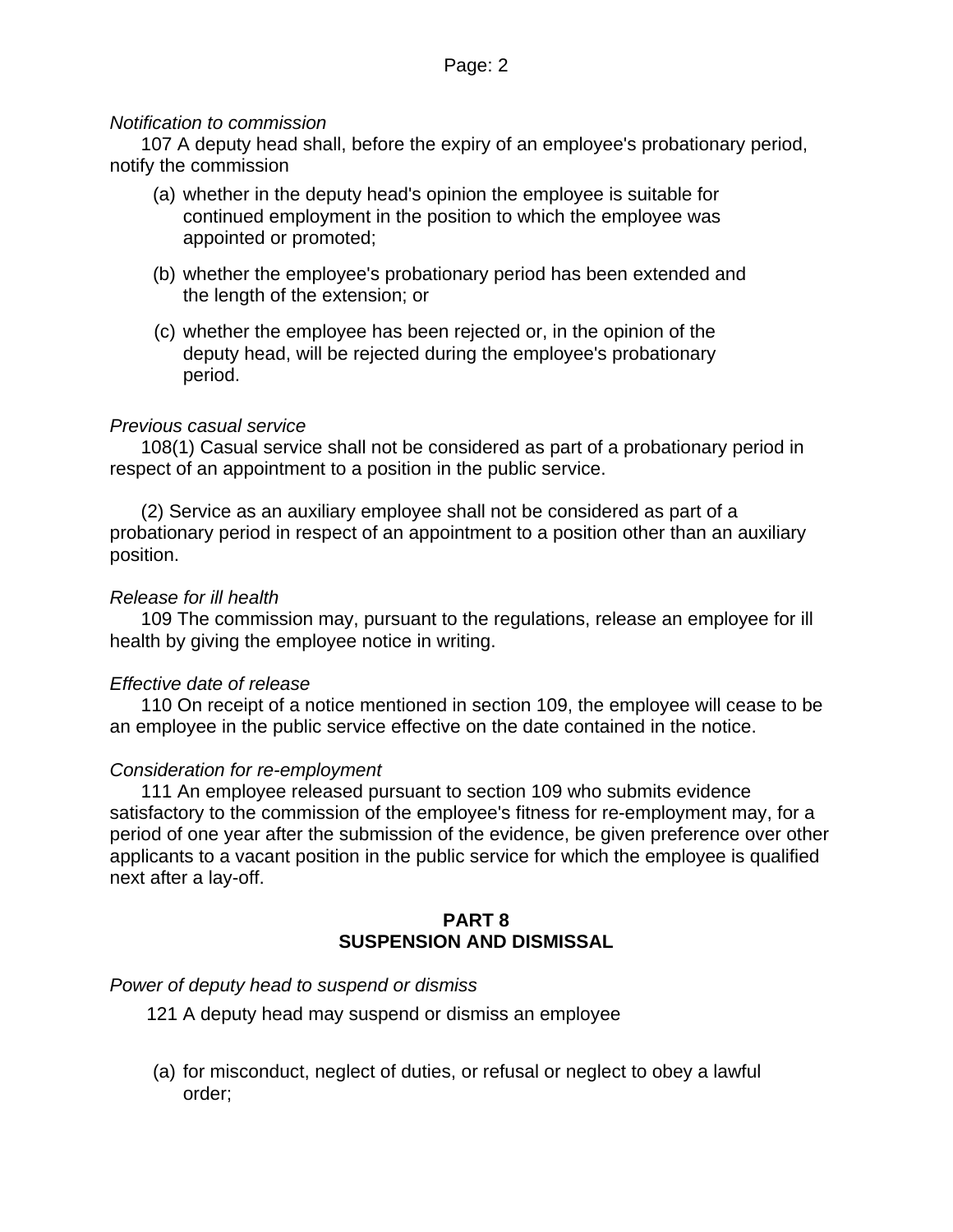- (b) if the employee is incapable of performing their duties;
- (c) if the employee is unsatisfactory in performing their duties; or
- (d) if the employee is charged with a criminal offence and the circumstances thereby created render it inadvisable for the employee to continue their duties.

### **Suspension by Unit Head**

#### *Unit head or delegated officer may suspend*

 122 A unit head or officer to whom the authority has been delegated by the deputy head may suspend an employee for any of the reasons mentioned in section 121 and may, in conjunction with the suspension, recommend the dismissal of the employee to the deputy head.

#### *Suspension by unit head or delegated officer*

 123 A unit head or officer who suspends an employee pursuant to section 122 shall immediately notify the employee and the deputy head in writing of the suspension, the effective date of the suspension, the reasons for the suspension, and whether any recommendation has been made for dismissal of the employee.

#### *Appeal of suspension*

 124 An employee who has been suspended pursuant to section 122 may appeal the suspension to the deputy head by written notice not later than 10 working days from the date of receipt of the notice of suspension.

#### *Failure to appeal*

 125 If no appeal against the suspension imposed pursuant to section 122 has been made within the period mentioned in section 124, the decision of the unit head or officer to suspend shall be final and binding.

#### *Dismissal by deputy head*

 126 When a recommendation for dismissal has been made in conjunction with the suspension and no appeal has been made pursuant to section 124, the deputy head may, by notice in writing, dismiss the employee and the employee ceases to be an employee with effect from the day on which the employee was suspended.

#### *Investigation on appeal of suspension*

 127 A deputy head who receives an appeal pursuant to section 124 shall, within 10 working days from the date of receiving the appeal, investigate the matter and give the employee an opportunity to make representations orally or in writing either personally or by counsel or agent or if the employee has so authorized, an official of the employee's bargaining agent.

#### *Decision after investigation*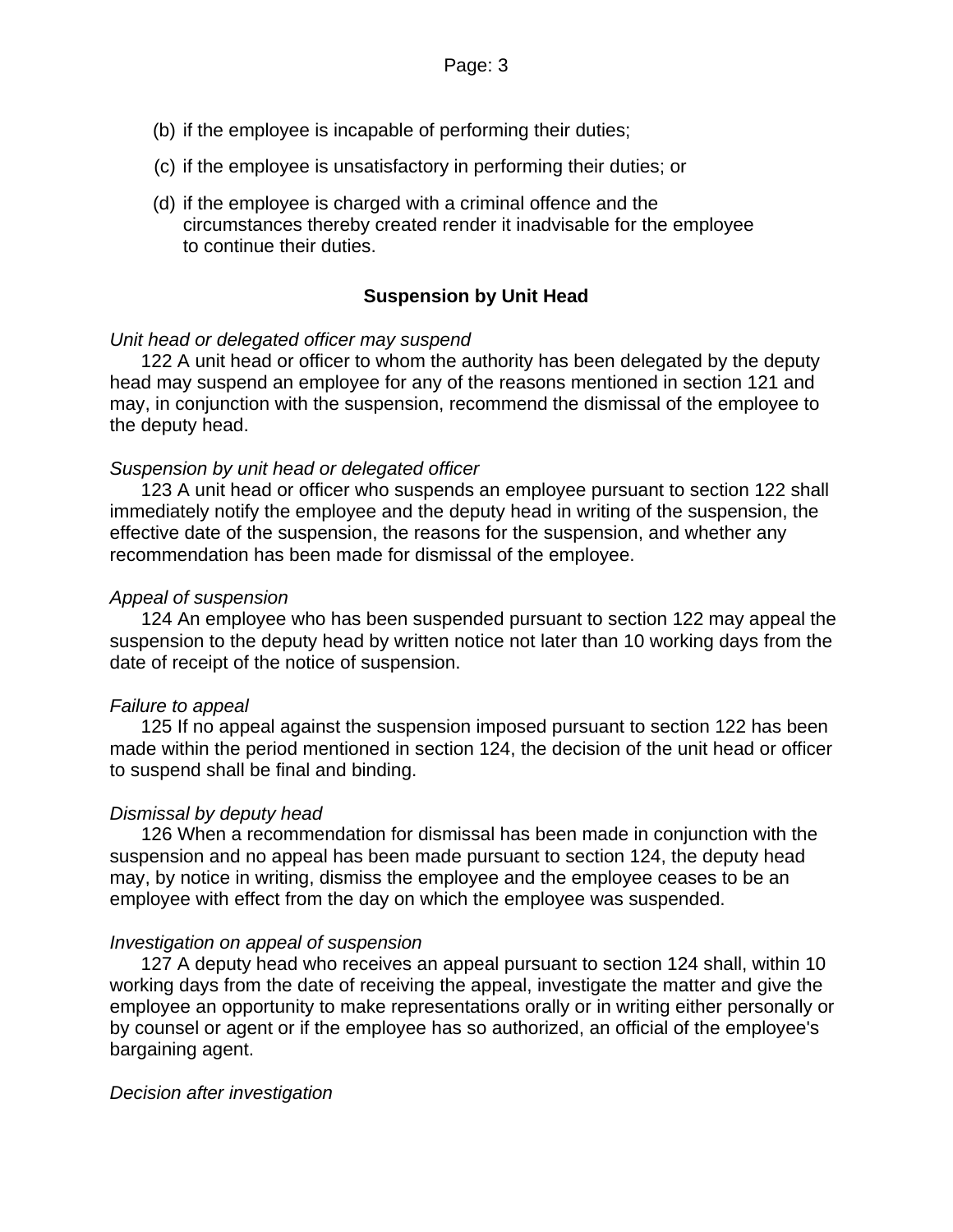128 If, after the investigation, the deputy head is satisfied that the suspension was warranted, the deputy head may confirm or modify the suspension and if the suspension was accompanied by a recommendation for dismissal, may dismiss the employee with effect from the date of the suspension or take any other action that the deputy head sees fit.

# *Notification of decision*

 129 The deputy head shall, within 10 working days of carrying out an appeal hearing pursuant to section 127, notify the employee and the public service commissioner in writing of the deputy head's decision.

# *Employee appeal to adjudication*

 130(1) An employee may, within 10 working days of the receipt of the decision of the deputy head pursuant to section 126 or 129, appeal the decision to an adjudicator appointed pursuant to the *Public Service Staff Relations Act*.

 (2) Subsection (1) does not apply to an employee who is not a member of a bargaining unit under the *Public Service Staff Relations Act*.

# *Notice of appeal*

 131 An employee appealing pursuant to section 130 shall notify the deputy head in writing of the employee's appeal to adjudication.

# **Suspension or Dismissal by Deputy Head Alone**

# *Request for hearing*

 132 If, of their own motion, a deputy head suspends or dismisses an employee, the employee may, by notice in writing within 10 working days from the date of receipt of the notification to the employee of the deputy head's decision, request a hearing by the deputy head.

## *Failure to request hearing*

 133 If the employee does not request a hearing within the time mentioned in section 132, the decision of the deputy head shall be final and binding and the employee shall not be entitled to submit their appeal to adjudication.

## *Hearing*

 134 If the employee requests a hearing pursuant to section 132, the deputy head shall investigate the matter and give the employee an opportunity to make representations orally or in writing either personally or by counsel or agent or if the employee has so authorized, an official of the employee's bargaining agent.

## *Notification of decision*

 135 If the deputy head conducts a hearing pursuant to section 134, the deputy head may confirm, modify, or revoke the earlier decision and shall notify the employee and the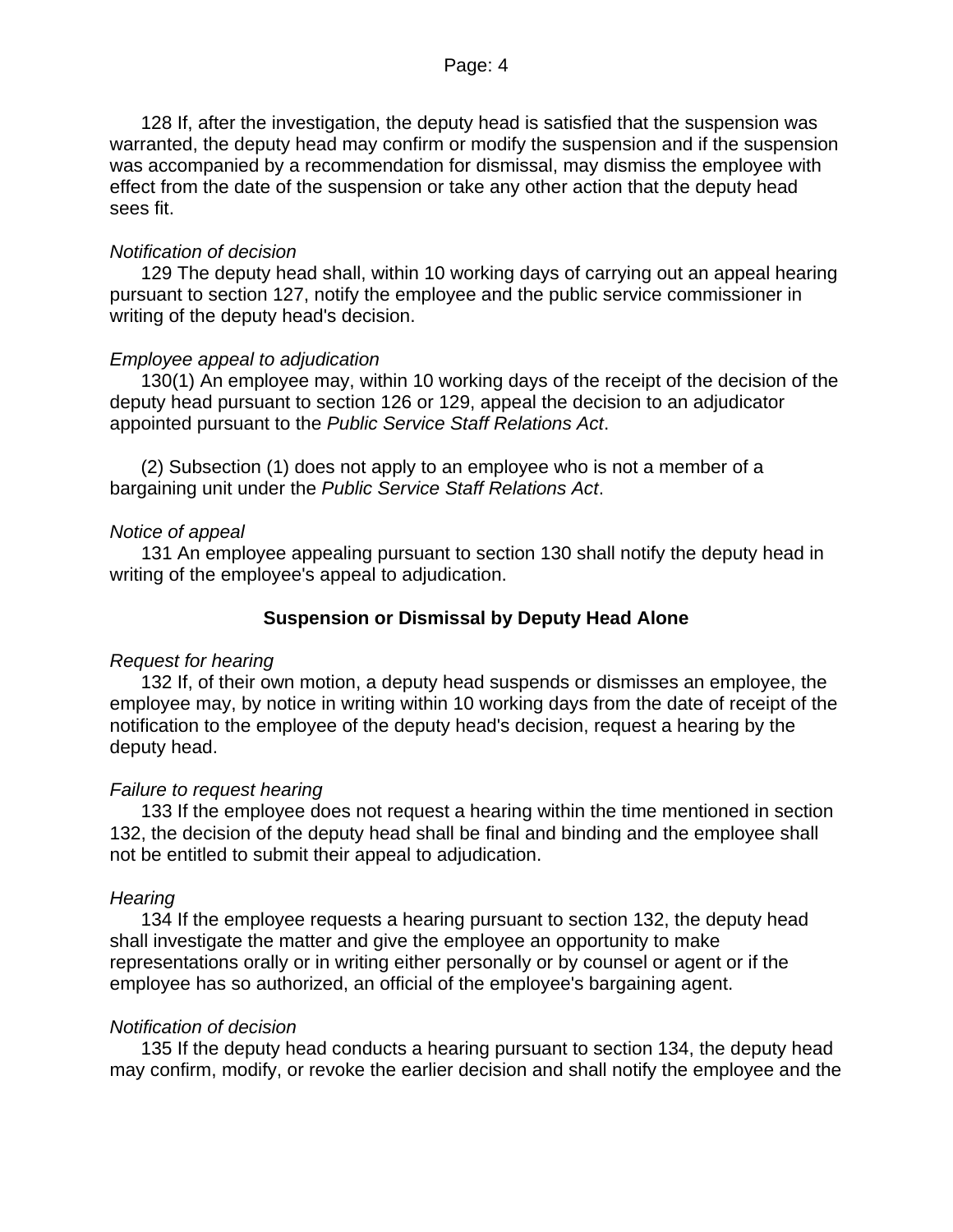public service commissioner in writing of the deputy head's final decision in the matter within 10 working days from the date of the hearing.

# *Appeal to adjudicator*

 136(1) An employee may, within 10 working days of the receipt of the final decision of the deputy head, appeal the decision to an adjudicator appointed pursuant to the *Public Service Staff Relations Act*.

 (2) An employee who appeals pursuant to subsection (1) shall notify the deputy head in writing.

 (3) Subsection (1) does not apply to an employee who is not a member of a bargaining unit under the *Public Service Staff Relations Act*.

*Public Service Staff Relations Act***,** R.S.Y. 2002, c. 185 Sections 77 – 82

# *Right of employee to present grievance*

77(1) When any employee feels aggrieved

- (a) by the interpretation or application in respect of the employee of
	- (i) a provision of an Act, or of a regulation, bylaw, direction, or other instrument made or issued by the employer, dealing with terms and conditions of employment, or
	- (ii) a provision of a collective agreement or an arbitral award; or
- (b)as a result of any occurrence or matter affecting the employee's terms and conditions of employment, other than a provision described in subparagraph (a)(i) or (a)(ii)

in respect of which no administrative procedure for redress is provided in or under an Act, the employee is entitled, subject to subsection (2), to present the grievance at each of the levels, up to and including the final level, in the grievance process provided for by this Act.

 (2) An employee is not entitled to present any grievance relating to the interpretation or application in respect of the employee of a provision of a collective agreement or an arbitral award unless the employee has the approval of and is represented by the bargaining agent for the bargaining unit to which the collective agreement or arbitral award applies, or any grievance relating to any action taken pursuant to an instruction, direction, or regulation given or made as described in section 100.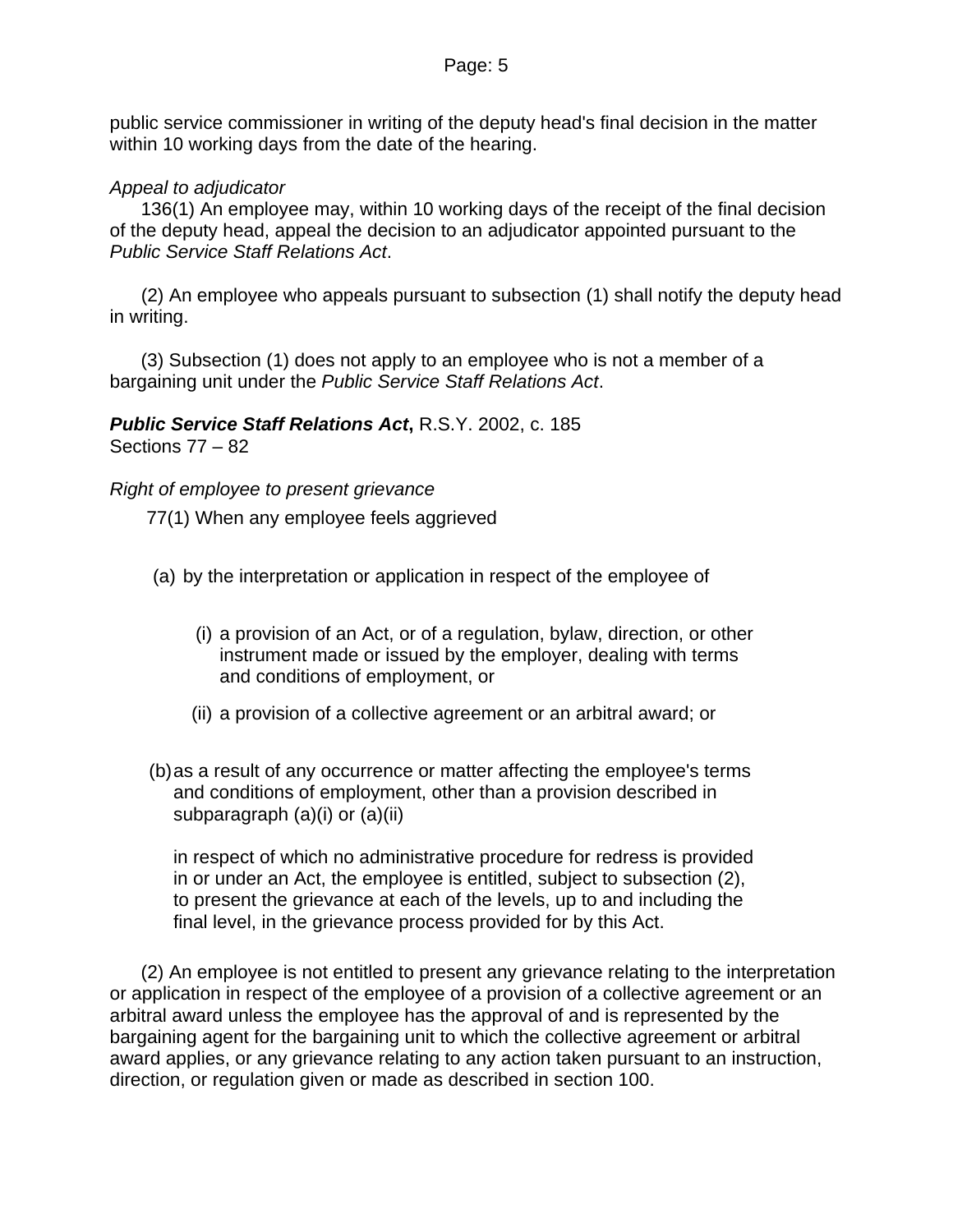(3) An employee who is not included in a bargaining unit for which an employee organization has been certified as bargaining agent may seek the assistance of and, if the employee chooses, may be represented by any employee organization in the presentation of a grievance.

 (4) No employee who is included in a bargaining unit for which an employee organization has been certified as bargaining agent may be represented by any employee organization, other than the employee organization certified as that bargaining agent, in the presentation or reference to adjudication of a grievance.

 (5) Despite anything contained in subsections (1) to (4) the bargaining agent may present a grievance to the employer on behalf of one or more members of the bargaining unit with respect to the interpretation or application of a collective agreement or arbitral award in accordance with the grievance procedure provided for in this Act.

# *Reference to adjudication*

 78(1) If an employee has presented a grievance up to and including the final level in the grievance process with respect to the interpretation by, or application in respect of the employee of a provision of a collective agreement or an arbitral award, and the employee's grievance has not been dealt with to the employee's satisfaction, the employee may, subject to subsection (2) refer the grievance to adjudication.

 (2) The employee is not entitled to refer the grievance to adjudication unless the bargaining agent for the bargaining unit to which the collective agreement or arbitral award applies signifies in the prescribed manner

- (a) its approval of the reference of the grievance to adjudication; and
- (b) its willingness to represent the employee in the adjudication proceedings.

 (3) An employee is not entitled to refer to adjudication, a grievance respecting release for cause during or at the end of the employee's probationary period.

 (4) A grievance submitted by the bargaining agent to the employer in accordance with subsection 77(5) may be referred to an adjudicator who shall determine the question and whose decision on the matter shall be final and binding.

# *Adjudication system*

 79(1) The board shall appoint any officers, to be called adjudicators, that may be required to hear and adjudicate on grievances referred to adjudication under this Act or under section 130 or 136 of the Public Service Act.

 (2) The chair shall administer the system of grievance adjudication established under this Act and may designate one of the adjudicators appointed under this section to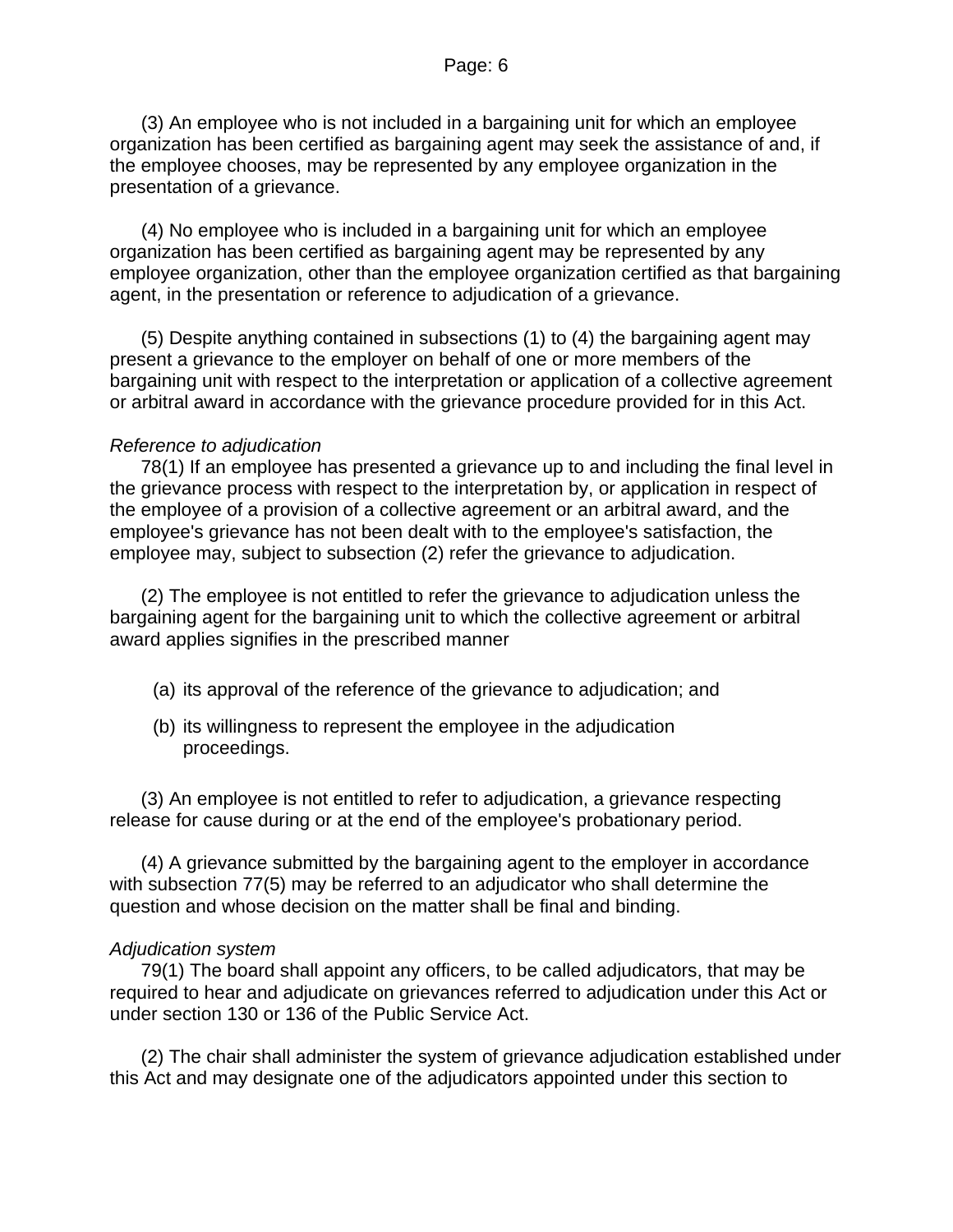administer the system of grievance adjudication established under this Act on the chair's behalf.

 (3) Subsections 54(2) and (3) apply *mutatis mutandis* in relation to the eligibility of a person to hold office or act as an adjudicator or to be named as an adjudicator in a collective agreement, in respect of any grievance referred to adjudication.

 (4) An adjudicator appointed pursuant to this section has in relation to the hearing of any grievance referred to the adjudicator under this Act the power

 (a) to summon and enforce the attendance of witnesses and compel them to give oral or written evidence on oath, and to produce any documents and things the adjudicator considers requisite to the full investigation and consideration of matters within the adjudicator's jurisdiction in the same manner and to the same extent as a judge of the Supreme Court;

(b) to administer oaths and affirmations;

 (c) to receive and accept any evidence and information on oath, affidavit, or otherwise that the adjudicator sees fit, whether admissible in a court of law or not

# *Notice and reference to adjudicator*

 80(1) If a grievance has been referred to adjudication the aggrieved employee shall, in the manner prescribed, notify the chair and the employer and shall specify in the notice whether an adjudicator is named in the applicable collective agreement.

 (2) If a grievance has been referred to adjudication and the aggrieved employee has notified the chair and the employer as required by subsection (1), the chair shall, in the manner and within the time prescribed,

- (a) if an adjudicator is named in a collective agreement, refer the matter to the adjudicator so named; and
- (b) in any other case, refer the matter to an adjudicator selected by the chair.

# *Jurisdiction of adjudicator*

 81(1) Subject to any regulation made by the Commissioner in Executive Council under paragraph 85(1)(d), no grievance shall be referred to adjudication and no adjudicator shall hear or render a decision on a grievance until all procedures established for the presenting of the grievance up to and including the final level in the grievance process have been complied with.

 (2) No adjudicator shall, in respect of any grievance, render any decision thereon the effect of which would be to require the amendment of a collective agreement or an arbitral award.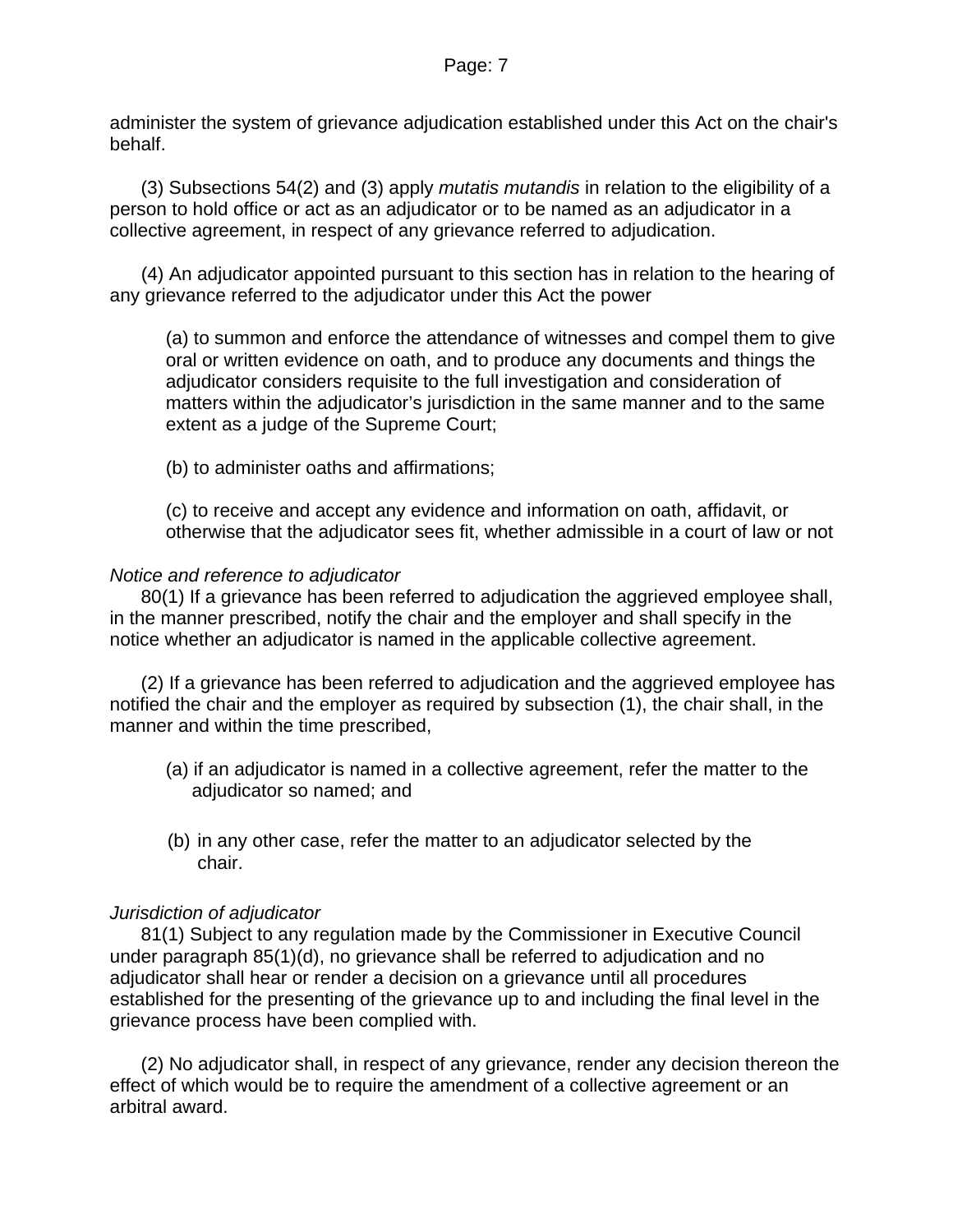(3) If

- (a) a grievance has been presented up to and including the final level in the grievance process; and
- (b) the grievance is not one that under section 78 may be referred to adjudication,

the decision on the grievance taken at the final level in the grievance process is final and binding for all purposes of this Act and no further action under this Act may be taken thereon.

# *Hearing and decision*

 82(1) If a grievance is referred to adjudication, the adjudicator shall give both parties to the grievance an opportunity of being heard.

 (2) After considering the grievance, the adjudicator shall render a decision thereon and

- (a) send a copy thereof to each party and their or its representative and to the bargaining agent, if any, for the bargaining unit to which the employee whose grievance it is belongs; and
- (b) deposit a copy of the decision with the chair.

 (3) If a decision on any grievance referred to adjudication requires any action by or on the part of the employer, the employer shall take that action.

 (4) If a decision on any grievance requires any action by or on the part of an employee or a bargaining agent or both of them, the employee or bargaining agent or both, as the case may be, shall take that action.

 (5) The board may, in accordance with section 16, take any action that is contemplated by that section to give effect to the decision of an adjudicator on a grievance but shall not enquire into the basis or substance of the decision.

# **Collective Agreement**

Effective January 1, 2003 to December 31, 2006 Article 28.04

28.04 Subject to and as provided in Section 77 of the Yukon Public Service Staff Relations Act, an employee or group of employees who feel(s) that he/she/they has/have been treated unjustly or considers himself/herself/themselves aggrieved by any action or lack of action by the Employer, is entitled to present a grievance in the manner prescribed in